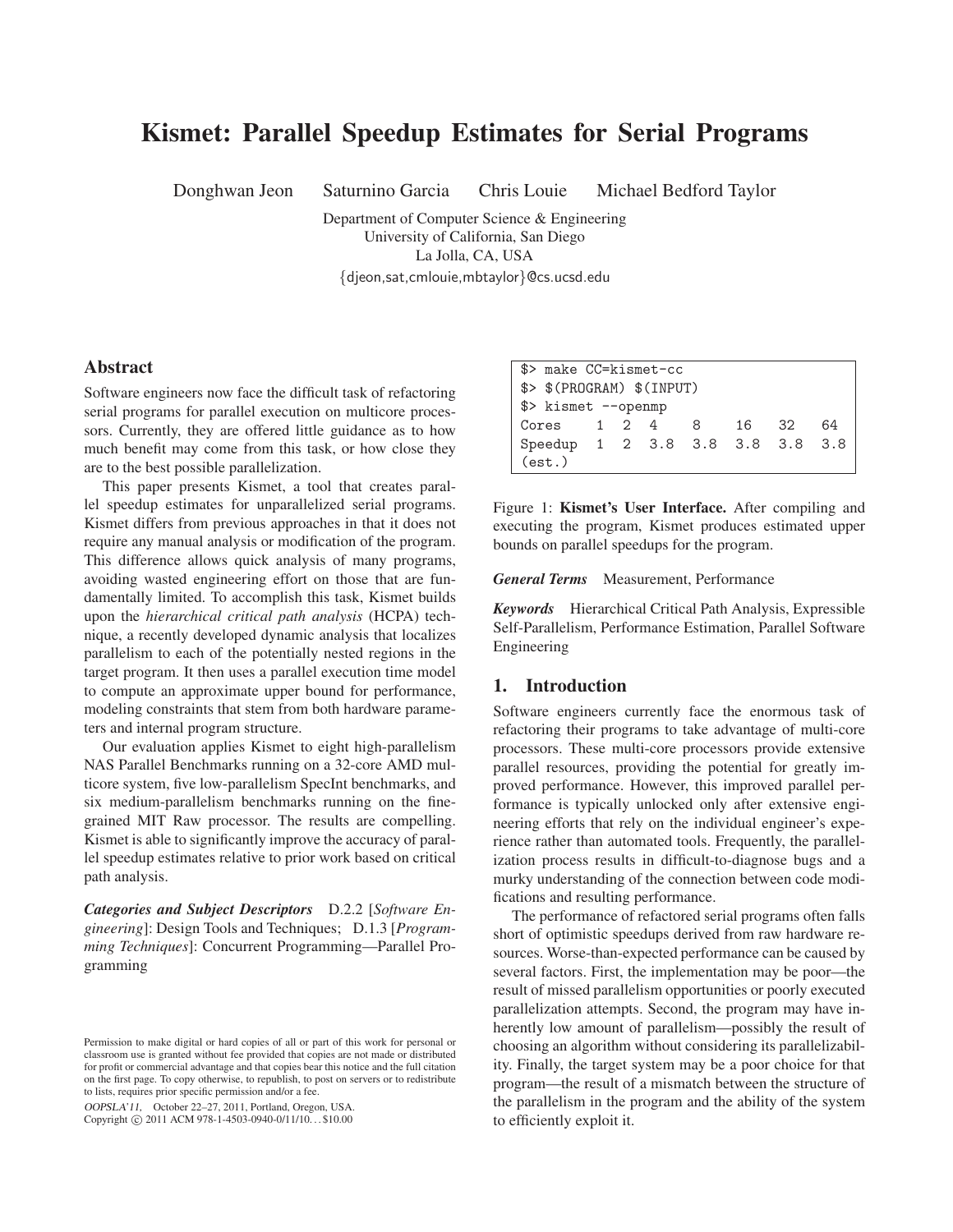An assortment of tools have been developed to help in the task of refactoring for parallelism. Some of these tools [6, 18, 47] help the programmer debug performance problems in their parallel implementation. While these tools help the programmer overcome poorly executed parallelization, they fail to uncover missed parallelism opportunities or determine if other factors in poor performance are the limiting reagents. Other tools have looked into measuring the parallelism available in a program [27, 30] but often look only at abstract models of execution and do not provide realistic estimates on the speedup of the refactored program. Yet other tools examine the scalability of a parallel program [10, 53] but look only at an existing implementation and therefore do not provide insight into the fundamental scalability of a program. Furthermore, a vast majority of existing tools assume that there is already a mature parallel implementation. Relying on these tools greatly increases the probability of undesirable sunk costs: programmers can waste significant time and money in refactoring code only to determine a fundamental limitation to its performance.

*Kismet's Purpose* In this paper we introduce Kismet, a parallel speedup estimation tool. Kismet performs dynamic program analysis on an unmodified, serial version of a program to determine the amount of parallelism available in each region (e.g. loop and function) of the program. Kismet then incorporates system constraints to calculate an approximate upper bound on the program's attainable parallel speedup. These constraints include the number of cores, synchronization overhead, cache effects, and *expressible parallelism* types (i.e. loop and task parallelism for multicore chips; instruction level parallelism for VLIW-style chips; and data level parallelism for vector machines).

Kismet provides a simple usage model in the style of gprof, as shown in Figure 1. The program is first compiled with a drop-in compiler replacement called kismet-cc. The program is run with a representative input, which produces as a side-effect an output file containing profile information. The user then runs kismet, which analyzes the output file and generates a table of estimated speedup upper-bounds for a spectrum of core counts.

*Kismet's Basic Structure* In order to estimate the parallel performance of a serial program, Kismet uses a *parallel execution time model*. Kismet's parallel execution time model is based on the major components that affect parallel performance, including the amount of parallelism available, the serial execution time of the program, parallelization platform overheads, synchronization and memory system effects which contribute in some cases to super-linear speedups.

To determine available parallelism, Kismet extends the recently developed *hierarchical critical path analysis*, or *HCPA* [16, 21]. HCPA measures the critical path and work across many nested regions of the program hierarchy [15] in an efficient manner, which allows the average parallelism of region (including its children) to be determined. The key to leveraging HCPA is the *self-parallelism* metric [16], which provides a mechanism for separating the parallelism of parent regions from their children. With this metric, we can assign an average parallelism quantity to each region in the program, which quantifies the potential speedup if only that region were targeted. This is useful, for instance, in determining which loop in a triply-nested loop is most promising for parallelization.

HCPA is an extension of critical path analysis (CPA) and therefore is able to identify many subtle forms of parallelism that potentially are available only after significant code refactoring that spans many loops and independent function calls. In cases where parallelism is exploitable only after major refactoring across many region levels, HCPA reports this parallelism at the highest level region. This selfparallelism value results in a prediction which is consistent with the major refactoring. Thus Kismet can postulate transformations that greatly exceed the capabilities of today's parallelizing compilers. Kismet's optimistic view of speedup attempts to take into account the programmer's greater ability to perform code transforms that would be unsafe in automatic parallelizing compilers.

Kismet improves upon HCPA so that it can be used to estimate attainable parallel speedups from serial code. In particular, it employs a summarizing variant of HCPA called *summarizing hierarchical critical path analysis*, or *SHCPA*, which improves the scalability while maintaining the accuracy of the analysis by aggregating the data between sibling nodes in the region graph in a context-sensitive manner.

*Compelling Results* To demonstrate the effectiveness of Kismet in creating realistic upper bounds on parallel performance, we evaluated Kismet in three contexts. First, we looked at six medium-parallelism benchmarks running on the MIT Raw processor [35, 36]. Second, we examined the performance of 6 low-parallelism SpecInt benchmarks relative to results reported in the literature. Finally, we examined Kismet's accuracy on high-parallelism benchmarks from the NAS Parallel Bench [9] on a 32 core AMD system. In all contexts, our results show that Kismet is able to create strong approximate upper bounds on the actual parallel performance.

The remainder of this paper proceeds as follows. Section 2 overviews the architecture of the Kismet tool. Section 3 continues with a description of the SHCPA implementation, including the extensions that Kismet implements for speedup estimation. Section 4 examines how the SHCPA data is processed to account for machine and parallelization system properties. Section 5 overviews the Kismet-based tools we built for the two platforms. Section 6 presents results, Section 7 presents related work, and Section 8 concludes.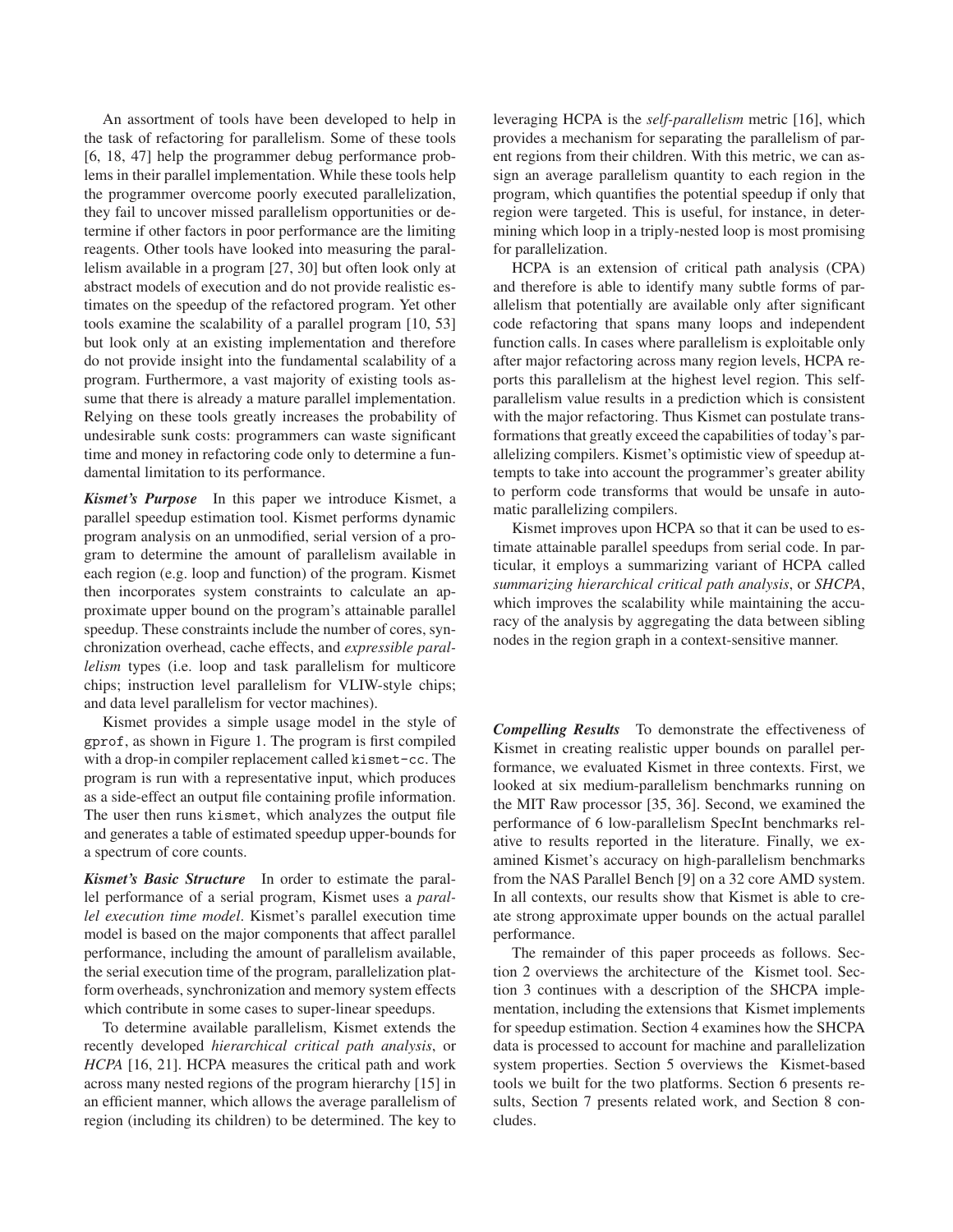

Figure 2: **Kismet System Architecture.** Starting with a program's source code, Kismet produces an instrumented binary by inserting profiling code. Running the instrumented binary on the sample input outputs a trace file containing both program structure and self-parallelism. Finally, the speedup predictor estimates the speedup upper bound based on the profile data. The parallelism classifier filters unexpressible parallelism for realistic speedup estimates (via the *expressible self-parallelism* filter) and the parallel execution time model incorporates hardware constraints and parallelization overhead for accurate performance prediction.

## **2. Kismet Overview**

In this section, we provide a high-level overview of the Kismet system architecture, as shown in Figure 2.

To use Kismet, programmers need only supply the unmodified serial source code and a sample input data for a program. The output is the upper bounds on parallel program speedup as the number of cores is varied, as shown in Figure 1. Internally, Kismet also makes use of a set of input files that describe the targeted machine. Since speedup results are often quite machine-dependent, this serves to improve Kismet's accuracy.

Kismet operates in two phases; the first phase is a profiler that collects the self-parallelism data and the second phase is a speedup predictor which applies the machine and system constraints.

*Self-Parallelism Profiler* Gathering of self-parallelism information in Kismet starts with a static instrumentation phase which instruments the target program with code that implements the SHCPA dynamic analysis, and ends with running the instrumented program.

The static instrumentation phase transforms the input code to support SHCPA during execution of the sample input. The inserted instrumentation consists of calls to a special SHCPA library, which will perform the dynamic analysis during execution. In addition to adding instrumentation for calculating critical paths, Kismet also inserts instrumentation to clearly delineate the regions of the code. Three types of regions—loops, functions, and sequence—are used, allowing SHCPA to calculate each region's self-parallelism and to determine the type of parallelism in each region.

The Kismet code instrumentator utilizes LLVM's [31] static instrumentation infrastructure to perform a deeper level of analysis than is available with dynamic instrumentation tools such as Valgrind [41]. This allows Kismet to easily uncover the program structure and account for false dependencies introduced by loop induction variables and reduction variables. Static instrumentation also provides greater

opportunity for optimizing the instrumented code in order to reduce the overhead associated with profiling.

The dynamic analysis phase begins when the instrumented binary is run with the sample input to produce perregion statistics. For each dynamic region that is executed, the dynamic analysis computes three key pieces of data: the critical path length, the amount of work done, and the self-parallelism. Section 3 describes how this data is produced in more detail. The data produced for each region is relatively small but the number of dynamic regions grows quickly, leading to a possibly unmanageable amount of data. Kismet improves the manageability of region data by summarizing the data as it profiles, creating *summarized region profiles*. The summarized region profiles reduce the number of recorded regions by orders of magnitude, leading to much smaller log sizes and allowing for more efficient processing in later stages of Kismet. While the reduced log size from summarization is desirable, summarization should not compromise the quality of self-parallelism information. Kismet's SHCPA provides rich call context-sensitive region information, helping the speedup predictor not to underestimate the potential speedup from parallelization. We'll examine more details about this context-sensitive approach in Section 3.

*Speedup Predictor* After running the instrumented binary on the sample input, Kismet has captured the underlying structure of the application in the form of the summarized region profile. The next step is to combine this information with machine and parallelization system properties in order to make a prediction.

Performance strongly depends on the target system. Kismet accepts a list of target-dependent parallelization constraints and utilizes this information to provide more accurate predictions. Typically constraints include a simple hardware specification (e.g. the number of available cores), the types of expressible parallelism by that system, and functions that quantify parallelization overheads such as synchronization. We have found that only a small number of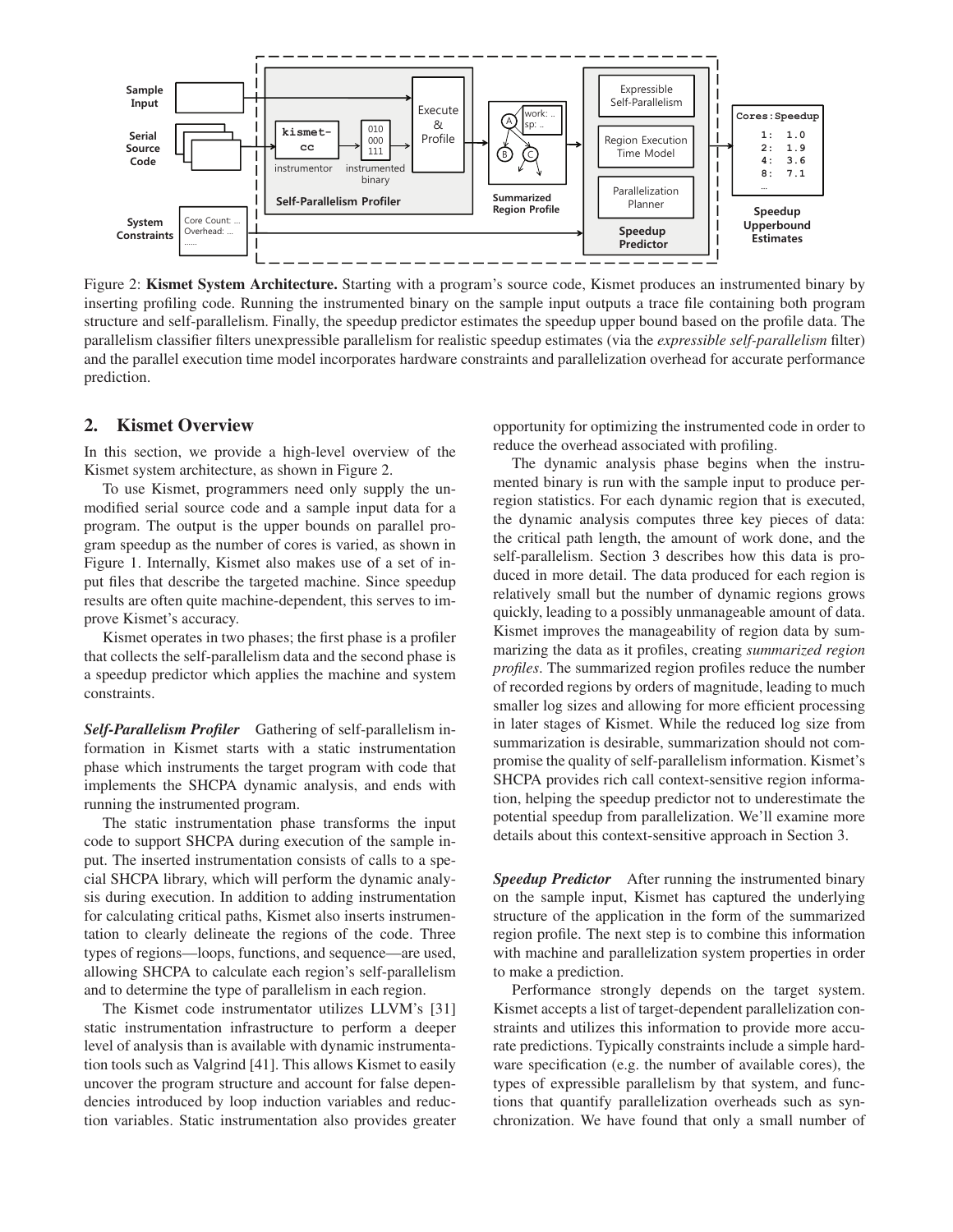

Figure 3: **Kismet's Program Representation.** (a) Kismet's self-parallelism profiler builds a hierarchical region structure from source code, consisting of three types of regions. At runtime, it forms a region tree consisting of dynamic regions. (b) Kismet radically reduces the output file size by compressing runtime region tree into a call context-sensitive region tree. The summarized tree preserves context-sensitive parallelism information, exposing more parallelization opportunities.

constraints are needed to accurately predict performance. This simplifies the process of extending Kismet to new platforms. We were surprised at the ease with which our model could support two very different parallel systems—an MIT Raw tiled processor and a 32-core AMD multicore system.

The speedup predictor contains three sub-components. The first sub-component is a modified self-parallelism metric called *expressible self-parallelism*, or *ESP*, which filters out parallelism unexpressible by the specified target system.

The second sub-component is the *parallel execution time model*. The parallel execution time model allows the speedup predictor to estimate the parallel execution time of each program region and the whole program based on a given parallelism plan. This model incorporates self-parallelism, number of allocated cores, and parallelization overhead. Kismet also provides an extended, cache-aware parallel execution time model that considers the impact of caching on parallel execution. The parallel execution time model is used by the resource allocator to evaluate between completing parallelization plans and determines the final speedup numbers reported by Kismet. Section 4 describes these models further.

The final sub-component is the *speedup planner*. An ideal parallel system will take advantage of all the expressible parallelism in a program. This desirable property is not available on most existing systems. These systems have other constraints–such as limited hardware resources, synchronization overhead, or poor support for nested parallelism – that make *expressible parallelism* not be *exploitable parallelism*. The speedup planner creates a mapping from regions to parallel resources, modeling at a high-level what the execution of the parallelized program would look like; we refer to this mapping as the parallelization plan. In Section 5, we describe how a parallelization plan is created, using two widely different systems as case studies.

# **3. Self-Parallelism Profiler**

Kismet extends the HCPA-based profiler introduced in [16] to quantify the parallelism in each region of the program in a

summarized fashion. Additionally, it modifies the algorithm in a number of ways to facilitate speedup prediction and calculation of expressible self-parallelism. In this section, we describe Kismet's implementation of SHCPA and selfparallelism.

#### **3.1 Summarizing Hierarchical Critical Path Analysis**

Summarizing hierarchical critical path analysis extends traditional critical path analysis to incorporate the hierarchical region structure of a program. SHCPA calculates the critical path of each dynamic region of the program, unlike CPA which looks only at the critical path of the whole program. This per-region calculation provides the basis for improved localization of parallelism information.

*Types of Regions* Kismet demarcates region boundaries at static instrumentation time. Kismet includes all loops and functions in the list of regions but introduces the concept of a *sequence* region, an important extension of prior work in HCPA. A sequence region can be any single-entry piece of code but Kismet restricts sequences to two important cases: loop bodies and self-work sequences. Loop body regions form a child region for each iteration of a loop region, allowing Kismet to identify loop-level parallelism. Self-work sequence regions are sequences of code that are contained in non-leaf regions and do not have any function calls or loops. These regions may seem unintuitive but they address a concern in prior work on HCPA: the separability of different types of parallelism. Self-work sequences factor out the instruction level parallelism in regions that would otherwise contain a mix of task-level parallelism (from its other children) and instruction level parallelism. Figure 3 (a) shows how regions are dynamically formed from a sample piece of code.

*SHCPA Implementation* SHCPA uses shadow memory to track the earliest time that an instruction is available. When each operation executes, it reads from shadow memory the availability times of all of its dependencies. SHCPA adds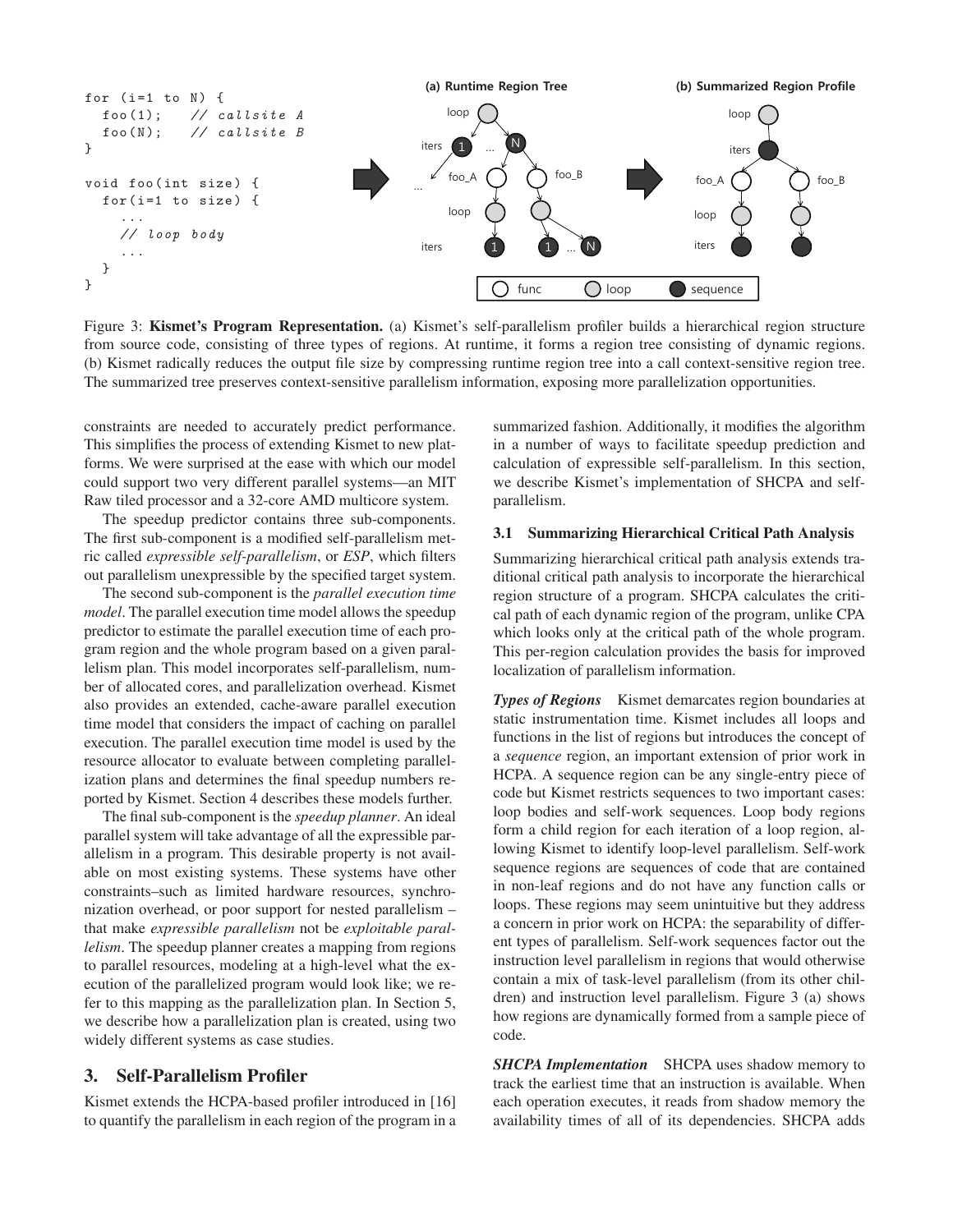the maximum time amongst these dependencies to the latency of the operation being performed and then stores this value to the shadow memory location corresponding to the operation. Dependencies that are not true dependencies are filtered out using two main mechanisms. First, Kismet operates on LLVM's SSA form IR. This eliminates false output (i.e. write-after-write) dependencies. Next, Kismet detects induction and reduction variables then breaks the false dependencies that result from them.

Kismet tracks control dependencies through the use of control dependence analysis and a dynamic control dependence stack. Control dependence times are pushed to and popped from the control dependence stack whenever a control dependent region is entered and exited. This stack has monotonically increasing values from the bottom to the top, allowing Kismet to include only the topmost entry in the list of dependencies for each instruction.

Each active region effectively has its own shadow memory, enabling Kismet to independently calculate the region's critical path length. All times in the region's shadow memory are logically initialized to zero upon entry so that a reference to an instruction outside the region will be assumed be available immediately at the beginning of the region (i.e. time 0). Regions track the largest time that was written to their view of shadow memory; this value is the *critical path length*. Each region also records the combined latencies of all operations performed in that region; this summation is the amount of *work* in that region. The ratio of work to critical path length is the *total parallelism* of that region.

SHCPA can also record other useful runtime information. For example, load and store counts are also included for cache-aware performance estimation that will be explained in Section 4.

*Identifying Independent Children* Kismet also determines if all of the children of a non-leaf region are independent and therefore can be executed in parallel. This information is stored as the region's "P bit" and is calculated according to the following equation:

$$
P = CP(parent) == MAX(CP(child_1), ..., CP(child_n))
$$

where  $CP(parent)$  is the critical path length of the parent and  $CP(child_i)$  is the critical path length of the  $i^{th}$  child.

If all children can be executed in parallel, then the length of the critical path will simply be the length of longest critical path of all of the children. In this case, the "P bit" will be 1. Kismet uses the information in the "P bit" to help identify expressible parallelism. Section 4 will describe this in more detail.

*SHCPA Optimizations* Kismet's implementation of shadow memory is based on a two-level table that equally divides the memory address space. Kismet contains several optimizations of shadow memory for increased performance and reduced memory usage, most notably shadow register tables



Figure 4: **Self-Parallelism Calculation on Regions with Varying Parallelism.** Self-parallelism computes the amount of parallelism in a parent region that is attributable to that region and not its children. The figure above shows that Kismet's self-parallelism calculation successfully quantifies parallelism across a spectrum of loop types, ranging from totally serial to partially parallel (DOACROSS) to totally parallel (DOALL). The shaded boxes are child regions, corresponding to separate iterations of the loops. The relative scheduling of child regions is indicated spatially, with time running from left to right. The self-parallelism calculation correctly quantifies parallelism in non-loop region hierarchies as well.

and dynamic allocation of shadow memory. Shadow register tables optimize the common case of writing to local variables by creating a direct access shadow register table. This avoids the overhead of indirectly accessing the two-level page table. Dynamic allocation of shadow memory reduces the overhead that would result from keeping all shadow entries in memory.

#### **3.2 Calculating Self-Parallelism**

Although SHCPA produces a total parallelism value for each region of the program, this alone is not enough to localize parallelism to specific regions of the program. Total parallelism is computed without knowledge of the region hierarchy and thus incorporates parallelism that originates from child regions. Kismet's self-parallelism metric takes the next step in localizing parallelism.

To determine the self-parallelism of a region  $R$ ,  $SP(R)$ , Kismet employs the following equation:

$$
SP(R) = \begin{cases} \frac{\sum_{k=1}^{n} cp(child(R, k))}{cp(R)} & \text{R is a non-leaf} \\ \frac{work(R)}{cp(R)} & \text{R is a leaf} \end{cases}
$$

Here *n* is the number of children of *R*,  $child(R, k)$  is the  $k^{th}$ child of R,  $cp(R)$  is the critical path length, and  $work(R)$  is the amount of work in R.

In contrast to earlier work on self-parallelism [16], Kismet treats leaf and non-leaf regions differently because they con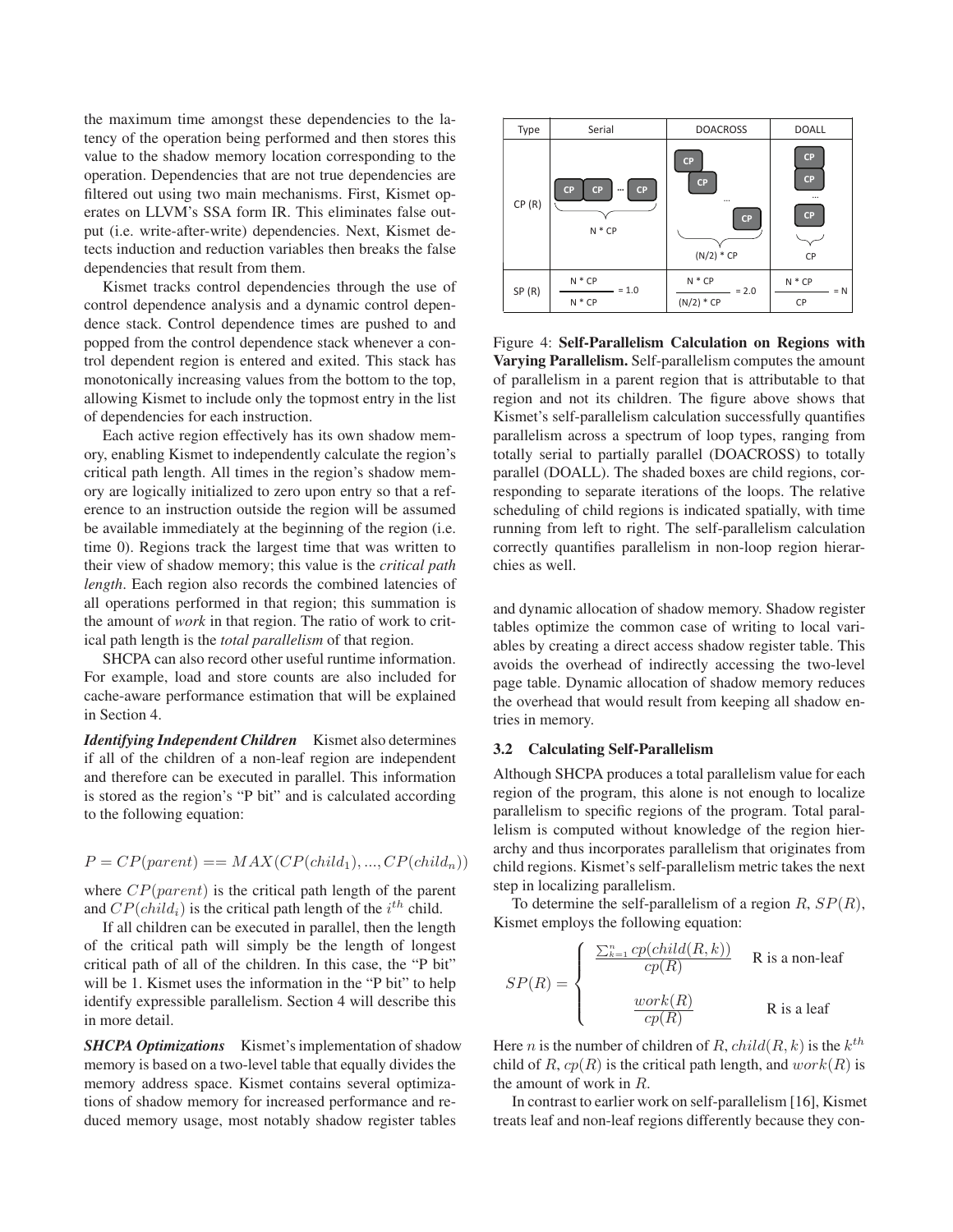tain different types of parallelism. Leaf regions contain no children and therefore will contain only instruction level parallelism (ILP). Non-leaf regions have children that may provide opportunities for either loop-level or task-level parallelism. Prior work in HCPA [16] employed self-work in the calculation of SP for non-leaf regions but this led to a mixture of ILP and task-level parallelism inside of a single region. Kismet includes the new self-work sequence region to factor out the ILP in order to compute expressible selfparallelism.

Figure 4 demonstrates the calculation of SP in three non-leaf regions, one totally serial, one partially parallel (DOACROSS), and the other totally parallel (DOALL). For simplicity, in the example, each iteration's critical path length cp is the same. For the serial loop, the measured  $cp(R)$  will be equal to  $n * cp$  and the computed selfparallelism will be  $\frac{n * cp}{n * cp} = 1$ , which is expected since serial dependences prevent overlapped execution of regions. For the DOACROSS loop shown, where half of an iteration can overlap with the next iteration,  $cp(R)$  will be the half of the  $cp(R)$  for the serial loop. Thus  $SP(R)$  is  $\frac{n * cp}{(n/2) * cp} = 2$ . For the DOALL loop,  $cp(R)$  will be equal to  $cp$ , so  $SP(R)$  is  $\frac{n*ep}{cp} = n$ . Although we show three relatively simple cases here, this method is a good approximation of self-parallelism even with more sophisticated child region interaction.

#### **3.3 Summarizing Hierarchical Critical Path Analysis**

The number of dynamic regions quickly grows as nested loops with many iterations are executed. This large amount of regions poses practical challenges not only in the size of the profile output but also in the runtime of algorithms that need to analyze this data. Garcia et al [16] developed a dictionary-based compression algorithm to reduce the profile size. However, this type of compression performs poorly on programs with loop iterations that vary in their work or critical path length. In this section we will describe a new technique that is used by Kismet for managing the number of regions.

*Region Summarization* Kismet combines all dynamic regions that have the same region context into a single summarized region. Figure 3 depicts how the runtime region tree (a) becomes a summarized region profile (b). In this method, all loop iterations collapse to a single node, greatly reducing the number of regions. Each node calculates weighted averages for self-parallelism, work, and other profiled data across all dynamic regions corresponding to that node.

Kismet maintains a 'current' pointer that tracks the summary node that corresponds to the current dynamic region. When a new region is entered, it updates the 'current' pointer to one of its children node based on statically assigned callsite ID information. If there is no corresponding node, it creates a new summary node and updates the 'current' pointer. When a region exits, the region's profiled information is added to the current node and the pointer returns to the par-



Figure 5: **Parallelism Identification Logic.** Kismet uses the program structure and parallelism information provided by SHCPA to help classify parallelism. This figure shows the simple classification process. Kismet then uses the classification result to calculate the expressible self-parallelism (ESP). ESP quantifies the amount of expressible parallelism within a specific region of the program.

ent node. This process is similar to the call context tree described in [5] but modified for Kismet's region hierarchy.

*Utilizing Context Sensitivity* The example summarized region profile shown in Figure 3(b) contains two nodes for the same function (foo) from what appears to be the same context. This corresponds to two separate calls from the same loop. While this increases the number of nodes in the summarized profile, it allows Kismet to uncover new parallelism opportunities.

To understand the merit of context-sensitive representation, consider the code in Figure 3. When the loop in function foo is parallel and  $N$  is large, the parallelism of this loop significantly differs between callsites A and B. Callsite A's loop will always have a self-parallelism of 1, providing no benefit to parallelism and likely causing slowdown due to synchronization overhead. Callsite B's loop will have a self-parallelism of  $N$  and would likely be a good candidate for parallel refactoring. Kismet can capitalize on the split contexts, incorporating the speedup from callsite B into its estimates while ignoring callsite A.

# **4. Speedup Predictor**

Kismet's speedup predictor attempts to find the upper bound on parallel speedup of a program by examining a spectrum of candidate parallelizations of the program on the target machine. Kismet's self-parallelism profiling provides the groundwork for calculating this speedup but it alone is not enough to determine a tight bound on speedup. In this section we will describe how Kismet processes the selfparallelism data to predict the maximum parallel speedup.

#### **4.1 Expressible Self-Parallelism (ESP)**

While Kismet's self-parallelism profile quantifies the parallelism in each region of the program, there is no guarantee that the parallelism will be expressible. Many systems have limitations on the type of parallelism that can effectively be expressed. Kismet transforms self-parallelism into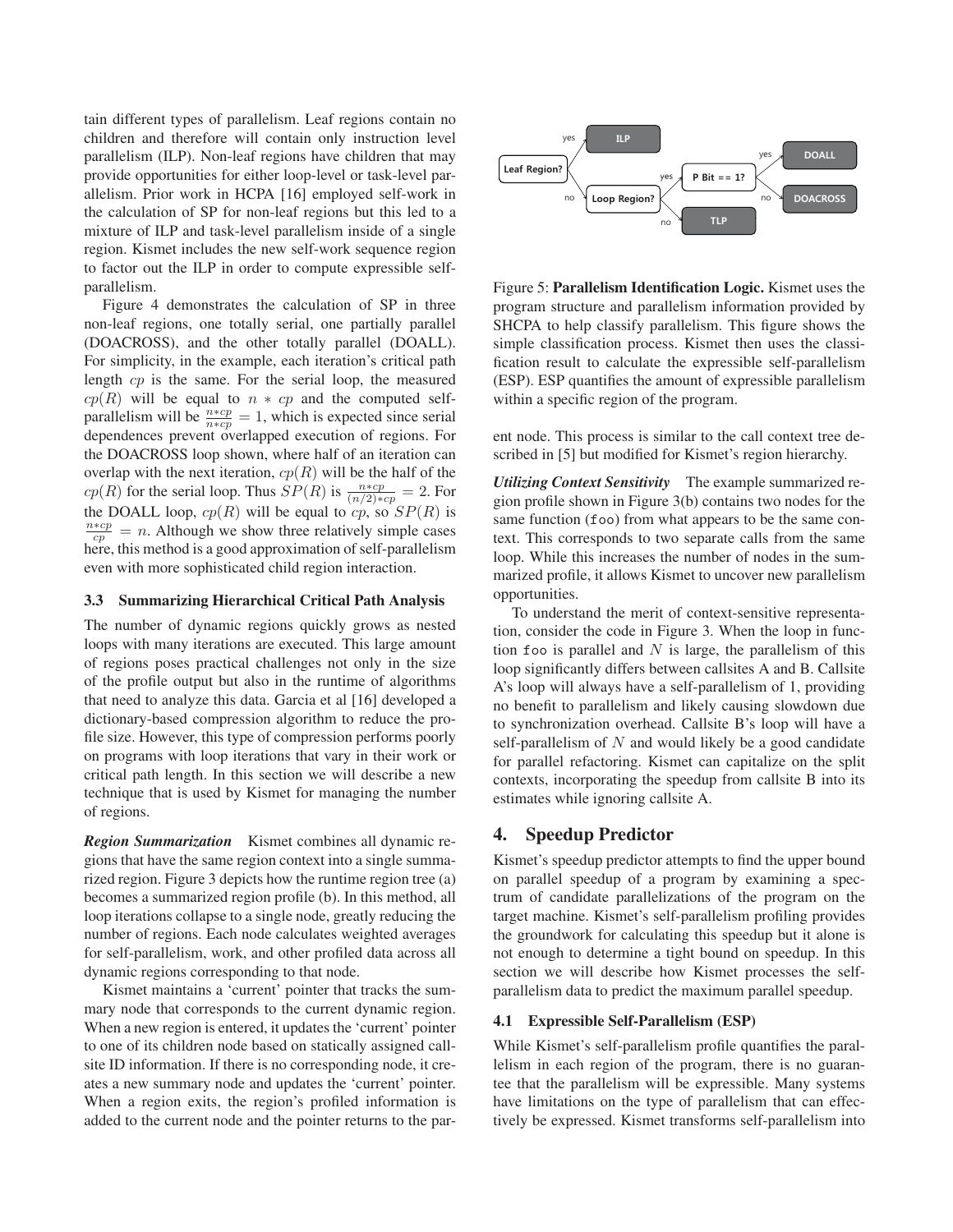expressible self-parallelism (ESP) in two steps. First, it classifies the type of parallelism found in each region. Second, it uses this classification to conditionally adjust selfparallelism into ESP, as follows. Regions that have selfparallelism that is unexpressible are assigned an ESP of 1. Regions with self-parallelism that is expressible have an ESP that is equivalent to their SP.

Figure 5 illustrates the Kismet's decision process when classifying parallelism. As described in Section 3, Kismet's region hierarchy has been designed to ensure that only leaf regions have instruction level parallelism (ILP) and that ILP is found only in leaf regions. The first step in Figure 5 is thus to check if the region is a leaf. If the region is not a leaf then the parallelism is either of the form of loop- or task-level parallelism. Kismet checks the region type to determine if there is a loop or a function.

Kismet further classifies loop parallelism based on whether there are cross-iterations dependencies. Loops *without* crossiteration dependencies are classified as DOALL while those *with* cross-iteration dependencies are classified as DOACROSS. While Kismet's profile output does not contain statistics on the number of cross iteration dependencies, it does contain the information needed to quickly distinguish DOALL and DOACROSS loops. Namely, the "P bit" described in Section 3 indicates if all iterations are independent. Kismet examines the "P bit" for the region, classifying the region as DOALL if  $P == 1$  and DOACROSS otherwise.

As with any dynamic analysis tool, Kismet's identification of parallelism is subject to differences across multiple inputs. In practice we have found that while the amount of speedup may vary slightly across multiple inputs, the Kismet classification is consistent across these same inputs.

#### **4.2 Parallel Execution Time Model**

Although self-parallelism is a major factor that affects the realizable speedup of a region, there are other major factors such as allocated core counts and parallelization overhead. Kismet uses a parallel execution time model that captures major factors that affect parallel execution time. With the parallel execution time model, Kismet's speedup predictor can evaluate the effectiveness of parallelization plan it produces, and reports the plan that would bring the highest speedup. We also show a cache-aware parallel execution time model that incorporates changed cache miss rates after parallelization.

*Base Model* The base parallel execution time model incorporates region structure, core count, and parallelization overhead in addition to self-parallelism. This model uses the following equation to determine the execution time of region R:

$$
ET(R) = \left\{ \begin{array}{cl} \frac{\sum_{k=1}^{n} ET(child(R,k))}{min(SP(R),A(R))} + O(R) & \text{non-leaf} \\ & \\ \frac{work(R)}{min(SP(R),A(R))} + O(R) & \text{leaf} \end{array} \right.
$$

While there are different equations for leaf and non-leaf regions, they follow the same general model. The first term represents the time needed to execute the parallelized, assuming that  $A(R)$  cores are allocated to that region. The top of the fraction represents the serialized execution time—the work of a leaf region, or the sum of the children's work of a non-leaf region. This time is divided by the minimum of the self-parallelism of the region  $(SP(R))$  and  $A(R)$ . Intuitively, this means that the speedup is either fundamentally limited by the parallelism available—when  $SP(R)$  is the limiting factor—or by the amount of parallel resources allocated to the region—when  $A(R)$  is the limiting factor. Note that the execution time of the non-leaf regions depend on the execution time of their children; this forces a bottom-up approach to calculating the execution time of the program.

The second term,  $O(R)$  models target-dependent parallelization overhead. Parallel execution typically involves overhead from several sources: thread management, synchronization, communication, etc.. As a result, the overhead factor is highly target dependent. For example, the synchronization operation takes less than 20 cycles in the MIT Raw processor but takes several thousand cycles on shared memory multicore processors. As such, Kismet allows targetdependent customization of  $O(R)$  by accepting parallelization constraints. This overhead function directly impacts the parallelization granularity as the amount of work in a region should offset parallelization overhead for a profitable parallelization.

*Cache-Aware Model* While the base model is able to accurately model benchmarks that have up to linear speedup, our results showed that some benchmarks resulted in superlinear speedup when parallelized. For example, the cg benchmark from the NAS Parallel Bench [9] showed significant super-linear speedup when using between 4 and 16 cores on 32-core AMD Opteron system. We found that this was a result of increasing cache size with a larger number of cores on this system, prompting us to include a cache-aware model of parallel execution time.

Kismet's cache-aware model extends the base model by including the memory service time (MST) in the calculation of  $ET(R)$ . MST represents time spent in memory accesses that resulted in a cache miss; it is calculated using the following equation: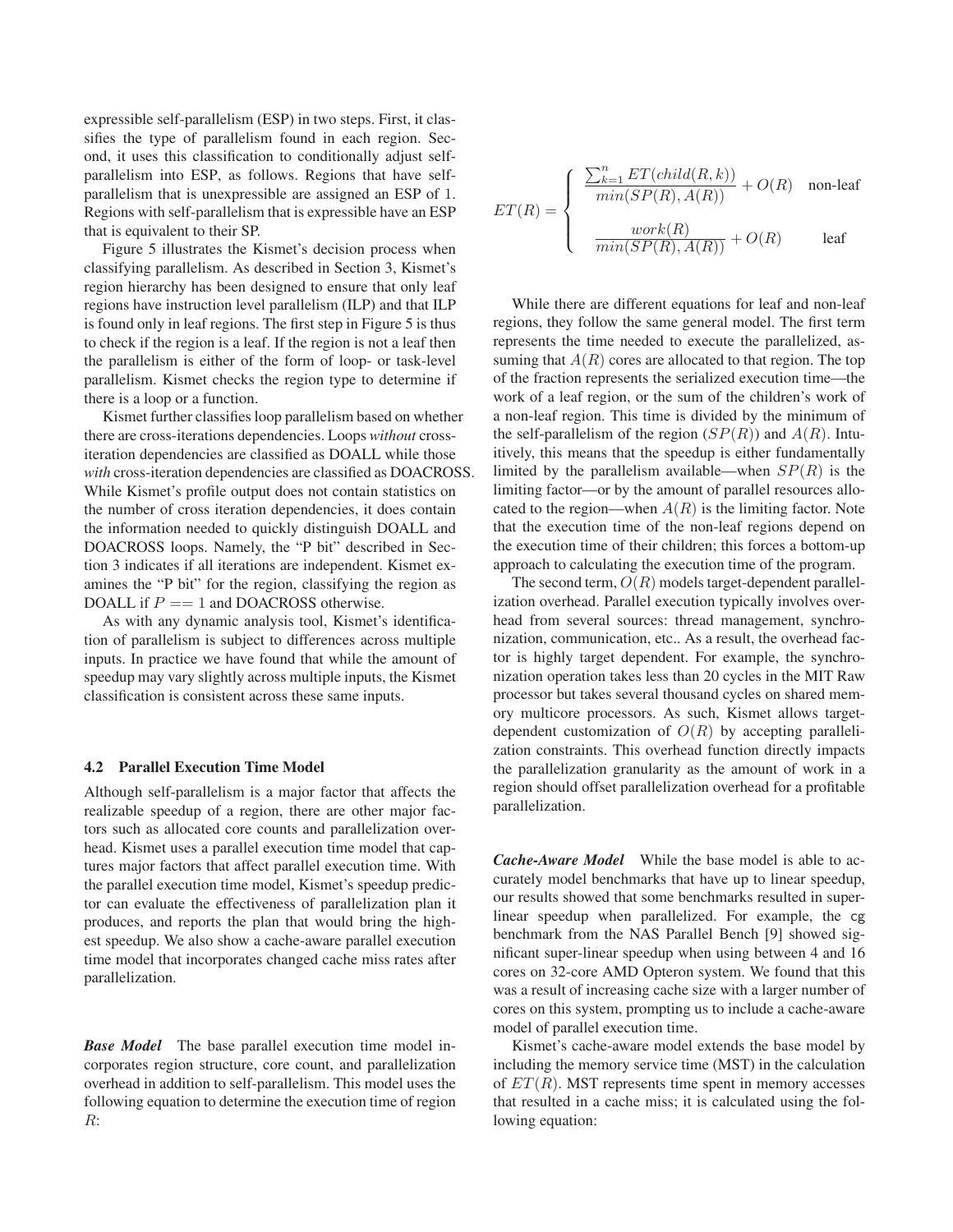$$
MST(R) = \left\{ \begin{array}{cl} \frac{\sum_{k=1}^{n} MST(child(R,k))}{A(R)} & \text{non-leaf} \\ & \\ \frac{\sum_{i=1}^{depth} CMT_{i}(R)}{A(R)} & \text{leaf} \end{array} \right.
$$

For both leaf and non-leaf equations, MST sums the time spent and for cache misses—either in that region for a leaf region, or among all children of a non-leaf region—in the level *i* cache,  $CMT_i$ , and divides this by the number of cores allocated to the region,  $A(R)$ . This optimistically assumes that the memory system of the target is scalable, distributing memory accesses evenly across cores so that they may be simultaneously serviced without penalty. Although it is possible to model more complicated behaviors of memory systems, this simple cache model appears to do a reasonable job of predicting superlinear speedup effects due to the memory systems.

To calculate the cache miss time at level  $i$ , Kismet uses the following equation:

$$
CMT_i(R) = \sum_{i=1}^{n} MemCnt(R) * Miss_i(R, conf) * Penalty_i
$$

where  $MemCnt(R)$  is the number of memory accesses in region R,  $Miss_i(R, conf)$  is the cache miss rate for level i, conf is a specific memory configuration, and  $Penalty_i$ represents the penalty for a level  $i$  cache miss. As more cores are allocated, the total cache size of conf increases, potentially leading to a decrease in  $Miss_i(R, conf)$ .

## **5. Case Studies - Raw and Multicore**

In this section, we demonstrate how Kismet can be configured to a specific platform by examining two very different platforms: the MIT Raw tiled multicore processor ("Raw") [14, 35, 36, 48] and a conventional multicore processor ("Multicore"). Table 1 shows details of these two targets. We also model specific software platform because software platforms also create constraints in parallelization, affecting the speedup even on the same hardware. Specifically, we model the automatically parallelizing compiler RawCC [4, 32] for Raw, and manual OpenMP parallelization for Multicore. For each platform, we first introduce hardware characteristics and parallelization constraints, and describe how we model parallelization overhead in parallel execution time model, and then finally describe the target-specific planning algorithm.

#### **5.1 Targeting Raw in Kismet**

*Platform Description* MIT Raw is an early tiled multicore processor [17, 46, 49] featuring a fast, 1-cycle per hop, fine-grained scalar operand network [50]. Although

| Platform            | Raw                  | Multicore          |  |  |
|---------------------|----------------------|--------------------|--|--|
| Core Type           | <b>Modified MIPS</b> | <b>AMD</b> Opteron |  |  |
| L1 Size             | 32KB/Core            | 64KB / Core        |  |  |
| L <sub>2</sub> Size |                      | 512KB/Core         |  |  |
| L <sub>3</sub> Size |                      | 6MB / Four Cores   |  |  |
| <b>SW Platform</b>  | RawCC                | OpenMP             |  |  |
| Expressible         | ILP                  | <b>DOALL</b>       |  |  |
| Parallelism         |                      |                    |  |  |
| Non Reduction       |                      |                    |  |  |
| Parallelization     | $2+2\sqrt{N}$        | $250 * N$          |  |  |
| Overhead (cycles)   |                      |                    |  |  |
| Reduction           |                      |                    |  |  |
| Parallelization     | $2+2\sqrt{N}$        | $500 * N$          |  |  |
| Overhead (cycles)   |                      |                    |  |  |

Table 1: **Overview of Two Platforms** - Raw and Multicore. These two targets have different constraints in parallelization, expressible parallelism, and parallelization overhead.

many different forms of parallelism (ILP, TLP, DLP, etc) are expressible on the Raw ISA, we model the RawCC [4, 32] parallel compiler, for which only ILP is expressible.

RawCC finds ILP in each basic block and performs space-time scheduling to exploit it. For each instruction, the space-time scheduling determines which core executes the instruction for minimum total execution time. Inter-core data dependencies are resolved utilizing Raw's low latency network, and control flow information is broadcast across cores to ensure all cores execute the same basic block. If needed, RawCC performs loop unrolling to increase the amount of exploitable ILP in a loop.

*Modeling Parallelization Overhead* Two sources can incur parallelization overhead in Raw: control dependencies and data dependencies.

To ensure control dependencies are respected, RawCC broadcasts the control dependency information to all cores via Raw's static network. At the end of every basic block, each core waits for the control dependence information and branches to the specified basic block when the information arrives. The broadcast cost is  $2+2\sqrt{N}$ , where N is the number of cores. In our parallel execution time model for Raw, we approximate this overhead based on [50]: an injection latency of 2 cycles, a network diameter of  $2\sqrt{N}$ , and a per-hop latency of 1 cycle.

Data dependences between two instructions on different cores also incur communication overhead. Unlike with broadcasts, the cost can be hidden if the communication is not on the critical path of the execution by RawCC. As Kismet aims to bound the achievable highest speedup, Kismet does not model this overhead.

*Planner Algorithm* The planner algorithm takes as input the summarized region profile which includes a region tree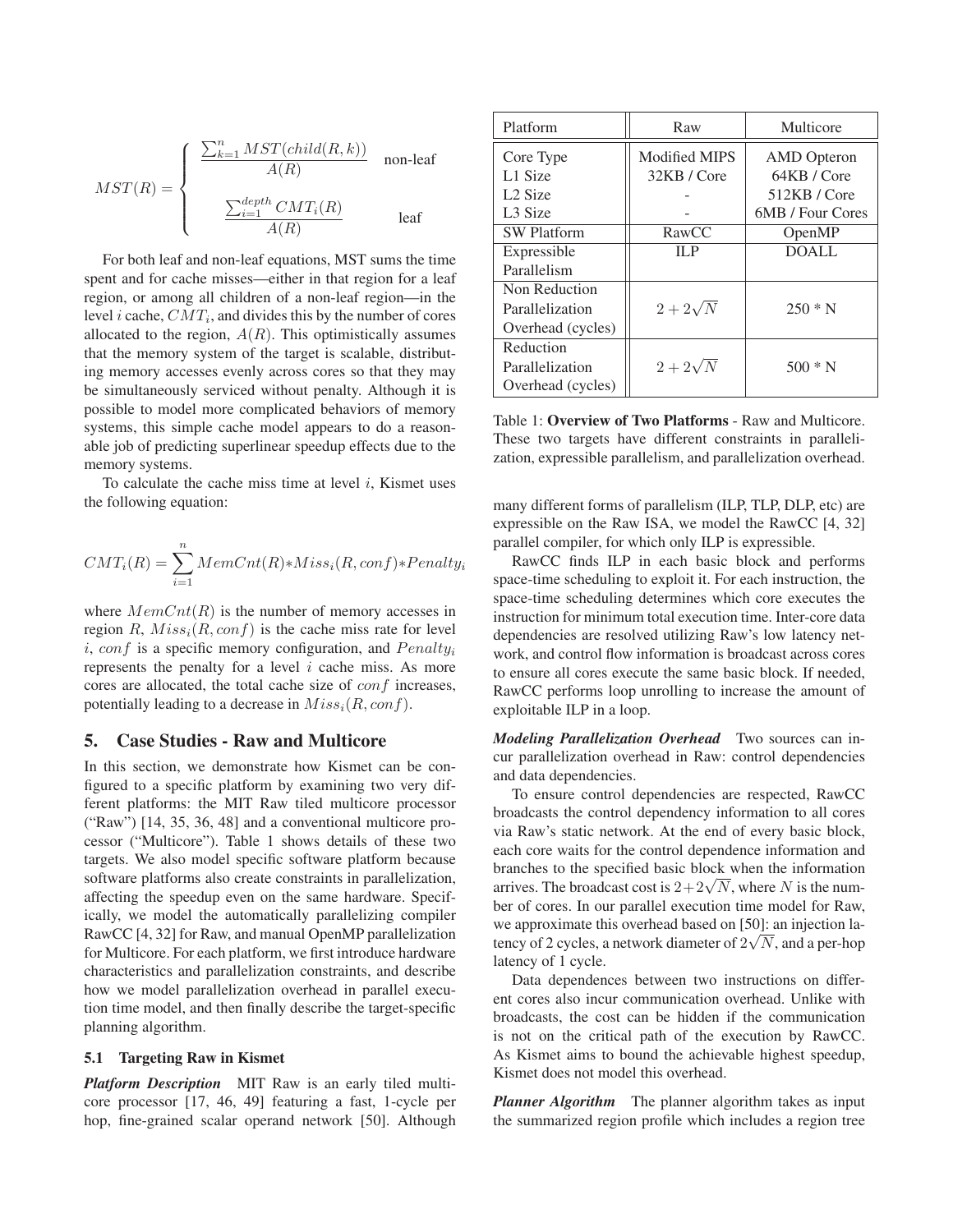where each node is a summarized region and each edge represents "reachable" relationship between them. As RawCC can express only ILP in a program, the planner first filters nodes with non-ILP parallelism and sets their ESP value to 1, effectively eliminating them from consideration. After ILP regions are identified, producing the plan with highest speedup is straightforward. For each ILP region R, decide  $A(R)$  that minimizes  $ET(R)$  with the given parallel execution time model. For non ILP regions, A(R) is simply set to one, representing serial execution. When A(R) is determined, parallel execution time model calculates the estimated parallel execution time of the root node with given A(R) function, and will compute the speedup against serial execution time.

#### **5.2 Targeting Multicore with OpenMP in Kismet**

*Platform Description* The multicore platform represents conventional multicore processor systems such as Intel's Nehalem or AMD's Opteron line or processors. They use shared memory for inter-core communication and as a result the latency is significantly higher compared to Raw's low-latency networks. For the software platform, we target the popular OpenMP platform that exploits mainly DOALL parallelism. In addition to the restricting expressible parallelism to DOALL, we also disallow nested parallelization – although OpenMP supports nested parallelization, the feature is rarely used in practice as synchronization overhead is typically too large.

*Modeling Parallelization Overhead* OpenMP parallelization involves overhead in several aspects: thread creation, thread scheduling, reduction operations, and barrier cost. We found that thread creation cost is typically amortized with a thread pool implementation and scheduling cost is negligible when static scheduling is used. We model barrier and reduction costs since they significantly impact performance. The values chosen in Table 1 was taken from running the EPCC micro-benchmark [11] on 32-core AMD Opteron machine.

*Planner Algorithm* Once regions with unexpressible parallelism are filtered out, the main constraint in the Multicore planner is prohibited nested parallelization. When nested parallelization is disallowed, the planner cannot choose more than one region among regions in the path from the root node to any node in summarized region profile.

To find the optimal solution with the constraint, Kismet uses a dynamic programming algorithm. The core intuition of the algorithm is that a region should be parallelized only when the benefit of parallelization is greater than the benefit from parallelizing any set of descendant regions. The planner traverses the region profile in a bottom-up fashion, from leaf nodes up to the root node, while saving the optimal plan P(R) at each region R. When the planner processes a new region, it compares the expected benefit of parallelizing the region against the cumulative benefit of the optimal plans of its child regions. If the benefit of parallelizing R exceeds the

cumulative benefit of child regions, P(R) is set to R; otherwise  $P(R)$  is set to the union of child regions' optimal plans.

#### **5.3 Kismet Usage**

In this case study, we also address four commonly asked usability issues about the Kismet tool.

*How Sensitive Is Kismet to Changing Inputs?* Since Kismet's analysis is dynamic, it can take advantage of information that can only be extracted by observing the runtime execution of the program. This allows Kismet to find opportunities for speedup that would be undiscovered by the more conservative analyses found in parallelizing compilers. The sensitivity of a potential speedup of a program to the input varies by the underlying algorithms in the program. Although Kismet could mirror parallelizing compilers and provide more "worst-case" speedup estimates, this fails to expose the opportunities that might be available in taking advantage of input-dependent parallelization strategies. As a result, our recommended usage model is that the user run Kismet on the application multiple times, across a spectrum of representative inputs, in order to gain a deeper knowledge of this issue.

*What Tasks are Performed by the User from Program to Program?* Our expectation is that the maintainer of Kismet would "ship" Kismet with a library of representative machine models and planners. When the user runs Kismet, they would select via commandline parameter the machine model which most closely matches the target architecture. Thus, from the user's perspective, the tool is "push-button." Although this is clearly future work, we have also envisioned the possibility of using auto-tuner techniques (i.e. as in FFTW) to automatically calibrate these components to a new architecture, which alleviates the Kismet maintainers of the need to update the library. Finally, as last resort, the user could extend the machine model and planner library themselves.

*What is Kismet's Utility in Providing Refactoring Assistance?* To be clear, Kismet does not try to make specific recommendations about how the programmer should refactor the program. Rather, it provides advanced information that helps the programmer decide a) whether it may not be worth the effort to parallelize the piece of code and b) what kind of speedup might be reasonable to aim for. The latter item may also influence the programmer's choice of transformations, but only in an indirect fashion. Although Kismet's speedup upperbounds are indeed approximate, our results show that they are rarely exceeded by actual parallelized code. A consistently low estimated speedup upperbound is a strong signal to the user that attaining speedup of the existing serial program is likely to be very challenging.

*What is Kismet's Benefit Over Parallelizing Compilers?* Kismet derives its key advantages over parallelizing compilers through an extension of CPA, which is a dynamic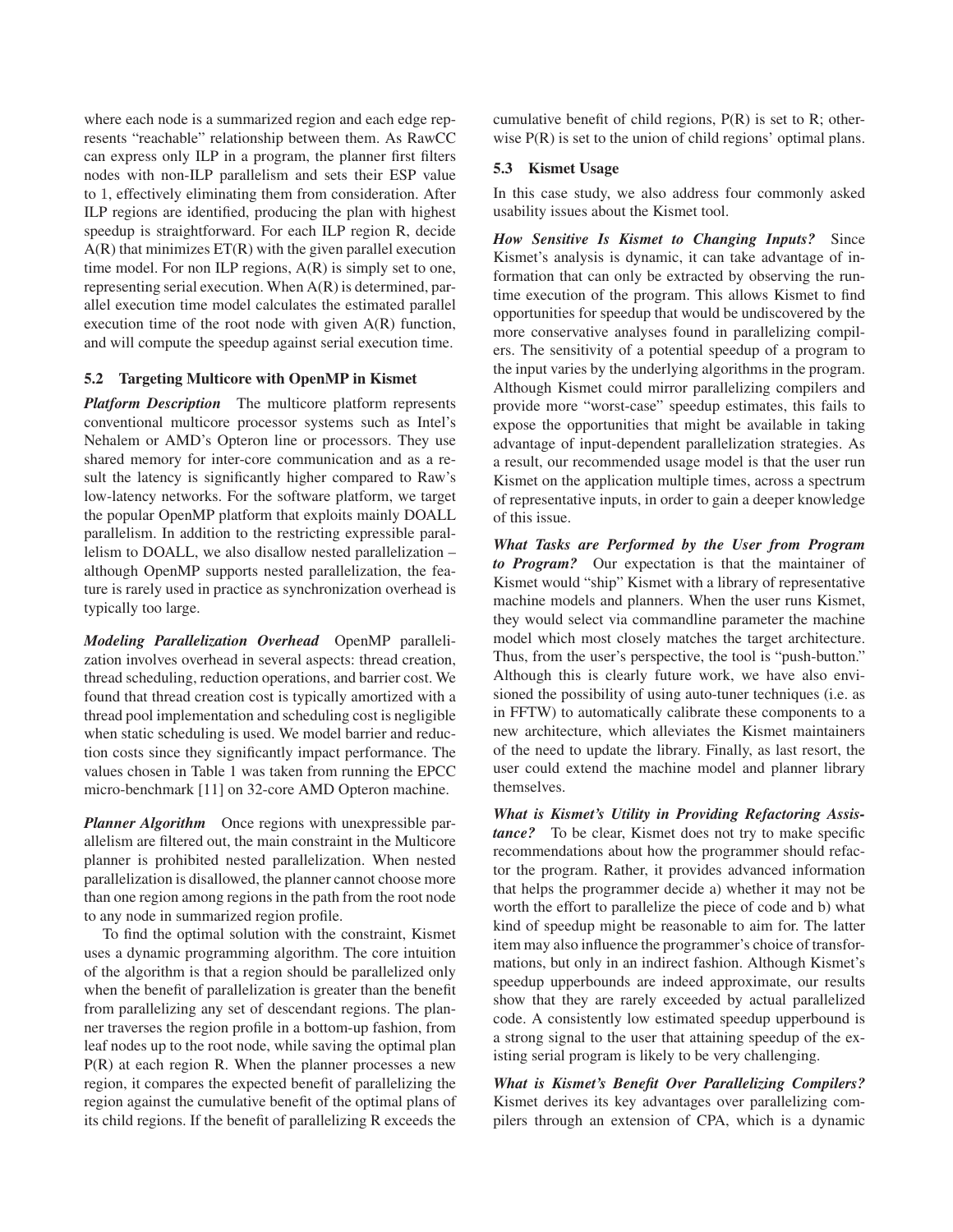analysis not commonly used in today's parallelizing compilers. Speedup estimates provided by Kismet are likely to be higher than those attainable by a parallelizing compiler, because they are determined by empirical measurements about program parallelism rather than the ability of an automatic tool to prove properties about the program. Kismet's optimistic view of speedup attempts to take into account the programmer's greater ability to perform code transforms that would be unsafe in automatic parallelizing compilers.

# **6. Experimental Results**

This section evaluates Kismet as follows. We first outline our evaluation methodology, including our selection of benchmarks and target machines. Using this methodology, we then quantify Kismet's accuracy by comparing both predicted and measured speedups from parallelization of three benchmark suites on three machine classes. Finally, we analyze the impact of novel techniques featured in Kismet: expressible selfparallelism, cache-aware prediction, and summarization.

## **6.1 Methodology**

Kismet's goal is to provide realistic upper bounds on the parallel performance of serial programs. Our results will therefore focus on examining the tightness of these upper bounds on a wide range of benchmarks on several different platforms, both real and theoretical.

In our evaluation, we worked hard to address threats to validity by evaluating Kismet's performance across three very different architectures and by comparing against thirdparty parallelized codes from three benchmark suites, including both low and high parallelism applications.

We selected benchmarks using two primary criteria. First, the set of benchmarks needed to display a range of parallelism: from super-linear speedup down to very limited speedup. Second, the benchmarks needed to have either 1) a parallel implementation that could be used to gather real results or 2) published performance results from a variety of sources. Programs that are highly parallel tend to have a parallel implementation available while those with low amount of parallelism tend not to have parallel implementations available, possibly for reasons of vanity.

The selected benchmarks came from three benchmark suites, each targeting a different platform. Here we overview these suites, describing the amount and types of parallelism available and describing the steps necessary to obtain our results.

• **Raw.** We modeled RawCC's ILP exploitation on Raw as described in Section 5. Kismet's estimates are compared against speedup numbers reported in [35]. These benchmarks range from non-scalable to scalable.

As mentioned before, RawCC utilizes loop unrolling to increase the amount of ILP. Unrolling also enables serial optimizations such as constant propagation and common sub-expression elimination. To control for these factors

during profiling, Kismet uses LLVM to unroll the loops before static instrumentation.

• **SpecInt2000.** SpecInt2000 benchmarks are widely known to have extremely limited parallelism. Luckily, a wide range of proposed parallelization systems—especially those using speculative parallelization—have attempted to parallelize these benchmarks, providing a fertile source of published results. We chose to examine the benchmarks from this suite that have most frequently been the target of parallelization, namely bzip2, gzip, mcf, twolf, and vpr.

In general, these benchmarks are hard to parallelize due to complex dependence patterns in DOACROSS loops. The speedup numbers reported in literature typically required heroic code transformations, and often involved special speculative hardware support or simulation-only experiments [24, 43, 44, 59, 60]. To approximate the machine models in those aggressive scenarios, we modified the Multicore-OpenMP model described in Section 5 so that it allows the exploitation of both DOALL and DOACROSS with zero parallelization overhead. Even with these permissive settings, Kismet is able to create strong bounds.

• **NAS Parallel Bench (NPB).** In contrast to SpecInt2000, NPB [9] generally consists of benchmarks with large amounts of easy-to-exploit parallelism. We use the Multicore-OpenMP predictor targeting only DOALL parallelism with parameters for a 64-core system. We measured speedup with third-party parallelized version [2] of NPB, running these parallel versions on the 32-core AMD system described in Table 1. For all NPB benchmarks, we used the 'A' input data set during both profiling and execution of the parallel versions.

*What are "Correct" Speedup Predictions?* In our evaluation, we employ benchmarks that were parallelized by thirdparty experts. To the extent that the benchmarks have been widely used in the research community, we have a reasonable expectation that these parallelization efforts are not too far off from optimal. To us, "correctly predict" means 1) that the actual speedup did not exceed the predicted speedup upperbound (i.e., Kismet's results correspond to actual empirical upperbounds) and 2) that the speedup experienced is close to Kismet's predictions (i.e. Kismet provides relative tight bounds.) To the extent that Kismet's bounds are not tight, it could be either due to insufficient modeling of machine constraints, or that there is remaining attainable speedup in the application.

#### **6.2 Prediction Results**

*Raw* Figure 6 shows predicted and measured speedup on RAW. In all benchmarks, Kismet correctly predicts the speedup trend in both high parallelism benchmarks [8]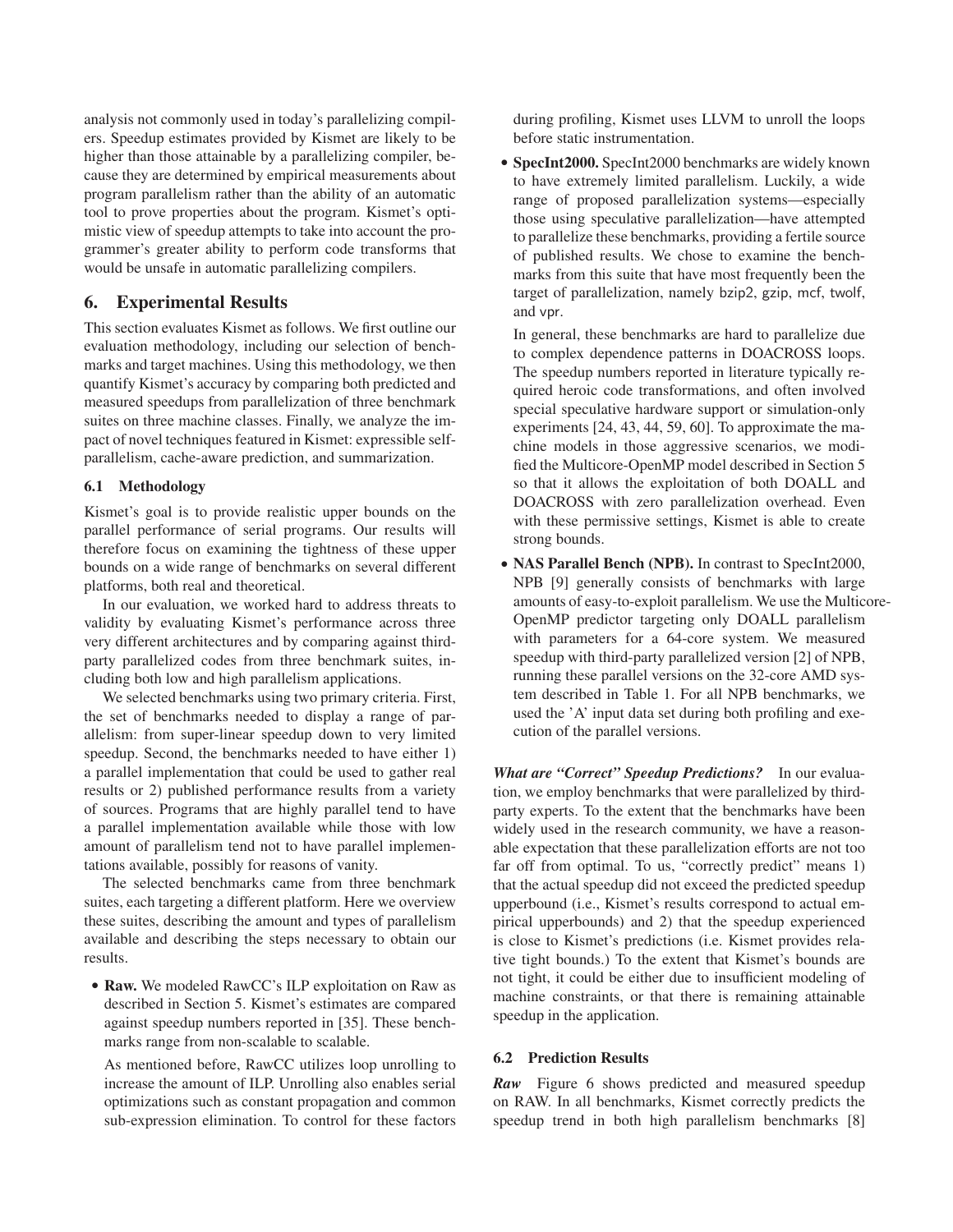

Figure 6: **Predicted and Measured Speedup for RAW Benchmarks on RAW hardware.** Kismet models the MIT Raw processor and RawCC, targeting the exploitation of ILP. From low- to high-parallelism benchmarks, Kismet provided appropriate upper bounds. This successful speedup prediction results from Kismet's ability to isolate ILP from other forms of parallelism based on summarizing hierarchical critical path analysis.



Figure 7: **Predicted and Reported Speedup in Low-Parallelism SpecInt2000 Benchmarks using third-party published results.** Kismet correctly captures the low parallelism in SpecInt2000 benchmarks, providing tight speedup upper bounds. Reported speedup numbers are from multiple sources that applied aggressive hardware/software techniques to extract parallelism from these benchmarks [24, 43, 44, 59, 60]. To model those experimental systems, Kismet is configured to exploit loop-level parallelism (DOALL and DOACROSS) with zero overhead. Kismet's expressible self-parallelism (ESP) and parallel execution time model enables similar modeling for a wide range of systems.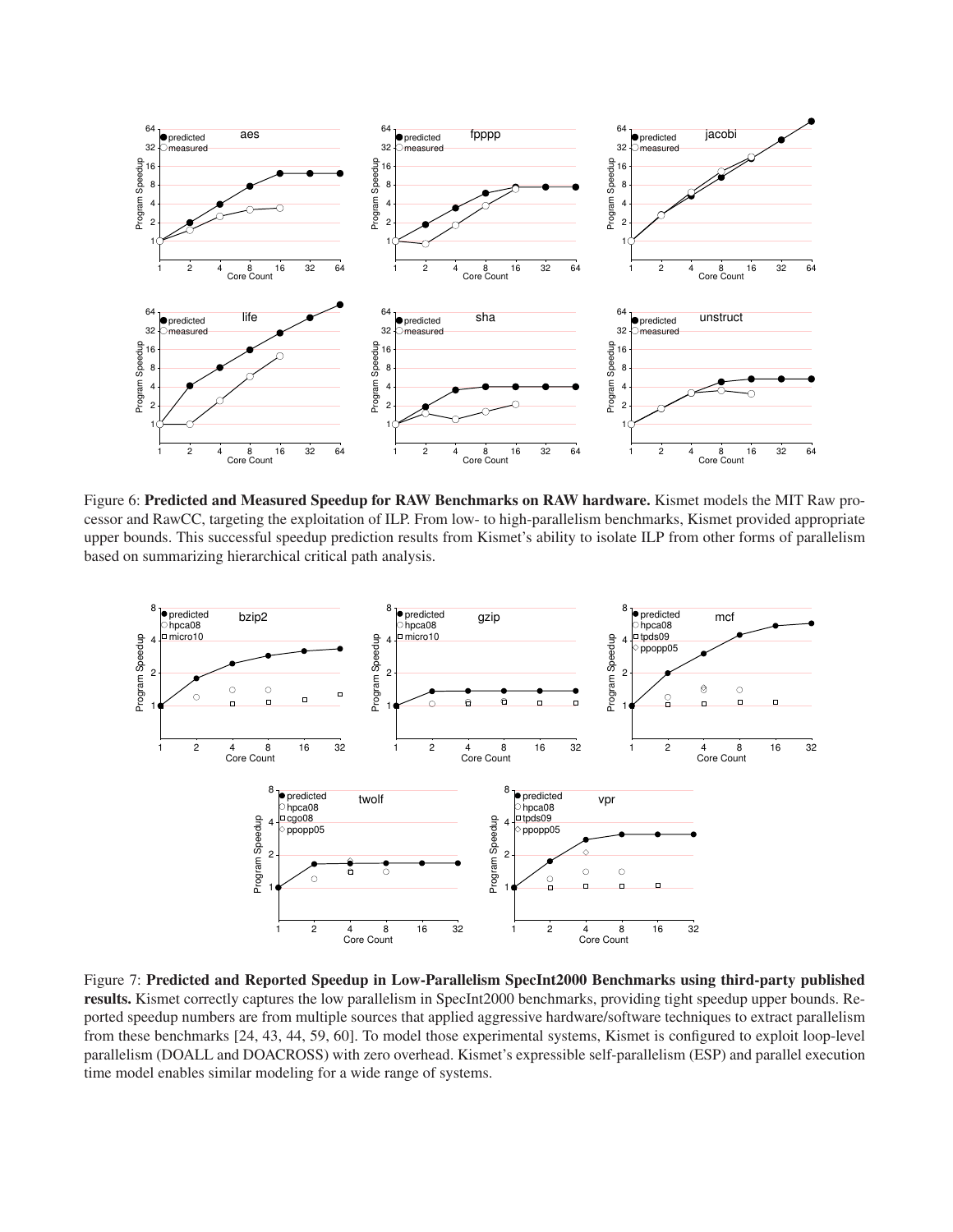

Figure 8: **Estimated and Measured Speedup of NAS Parallel Bench on 32-core AMD Multi-core System.** The NAS benchmarks are generally much higher parallelism than the other benchmarks considered in the paper. Kismet's cacheaware prediction is able to bound the speedup of the benchmarks reasonably well, including for the cg benchmark which observed superlinear speedup due to cache effects. The limited scalability of memory system becomes the bottleneck in several benchmarks when using 16+ cores.

(jacobi, life) and low parallelism benchmarks (aes, fpppp, sha, unstruct).

Super-linear speedup is predicted and measured in both jacobi and life but only the former had actual super-linear speedup. These benchmarks consist mainly of DOALL loops, allowing unrolling to linearly increase the amount of ILP. In contrast, unstruct also benefits from unrolling and serial optimizations, but its loops are DOACROSS, limiting unrolling's effects and limiting scalability. For the remaining benchmarks, aes, fpppp, and sha, unrolling was ineffective as the parallelized regions were functions rather than loops.

Kismet correctly bounded the speedup for all benchmarks except jacobi, which slightly outperformed Kismet's estimates. This anomaly can be attributed to the fact that including more cores from the Raw processor increases the number of registers, leading to decreased memory system delays; Kismet did not incorporate this effect into its basic estimation model as its effect is generally negligible.

*SpecInt2000* Figure 7 shows Kismet's speedup estimates and speedup numbers gathered from third-party efforts running on aggressive hypothetical hardware [24, 43, 44, 59, 60]. These results confirm the generally-held belief that SpecInt benchmarks are fundamentally limited in their parallelism. Kismet predicted low speedups, plateauing at a speedup of 2 to 4 for all benchmarks except mcf. The reported results conform to Kismet's upper bounds.

*NAS Parallel Bench (NPB)* Figure 8 shows predicted and measured speedups for the benchmarks in NPB. As expected,—based on the abundant, easily-exploitable DOALL parallelism of these benchmarks—Kismet estimated relatively high speedups in all benchmarks except is. The lower amount of speedup in is results from it having only a limited amount of execution spent in parallel regions.

For ep and lu, measured speedup was very close to predicted speedup. Even though the communication cost on multicore processors typically limit the scalability of bench-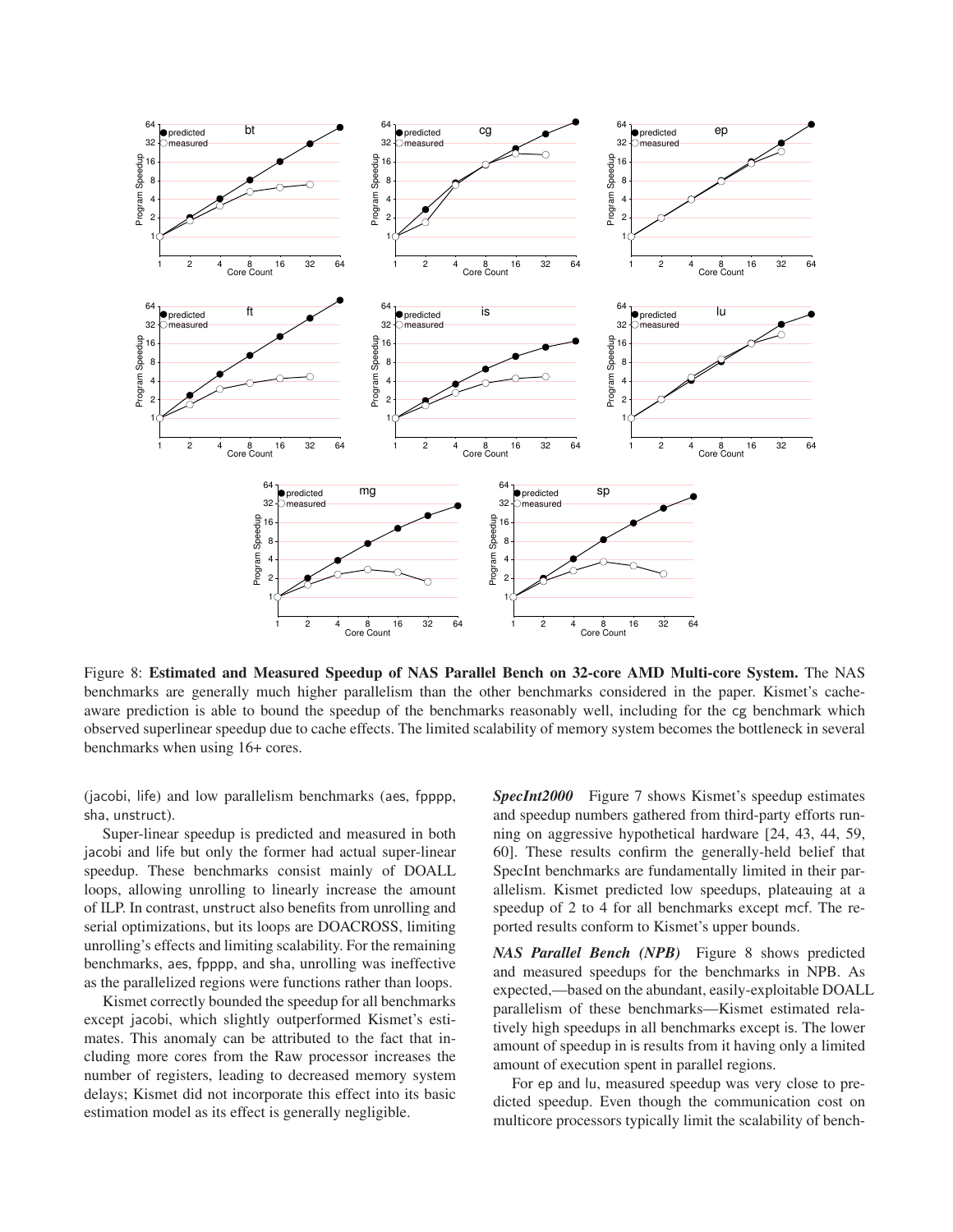| Benchmark   |          | <b>Estimated Speedup</b> |                    |         |  |
|-------------|----------|--------------------------|--------------------|---------|--|
| Suite       | Name     | Without<br><b>ESP</b>    | With<br><b>ESP</b> | Ratio   |  |
| <b>RAW</b>  | jacobi   | 8649                     | 53.81              | 160.7X  |  |
|             | life     | 26840                    | 153.73             | 174.6X  |  |
|             | sha      | 4.81                     | 4.71               | 1.0X    |  |
|             | fpppp    | 1190                     | 98.74              | 12.1X   |  |
|             | aes      | 39547                    | 150.95             | 262.0X  |  |
|             | unstruct | 4416                     | 8.22               | 537.2X  |  |
| SpecInt2000 | bzip2    | 17.4                     | 3.39               | 5.1X    |  |
|             | gzip     | 4.27                     | 1.37               | 3.1X    |  |
|             | mcf      | 67.12                    | 5.92               | 11.3X   |  |
|             | twolf    | 11.35                    | 1.68               | 6.8X    |  |
|             | vpr      | 15.77                    | 3.1                | 5.1X    |  |
| <b>NPB</b>  | bt       | 161650                   | 64.46              | 2507.8X |  |
|             | cg       | 275                      | 171.06             | 1.6X    |  |
|             | ep       | 93.69                    | 38.67              | 2.4X    |  |
|             | ft       | 10709                    | 151.92             | 70.5X   |  |
|             | is       | 565                      | 37.53              | 15.1X   |  |
|             | lu       | 43845                    | 52.98              | 827.6X  |  |
|             | mg       | 2478                     | 87.35              | 28.4X   |  |
|             | sp       | 147873                   | 65.18              | 2268.7X |  |
| Total       | mean     | 23592                    | 61                 | 363.2X  |  |
|             | geomean  | 878                      | 25                 | 34.5X   |  |

Table 2: **Estimated Speedup with and without Expressible Self-Parallelism.** ESP helps the tightening of speedup estimates by providing only expressible parallelism to Kismet. In these benchmarks, ESP successfully reduced the speedup estimates by 363.2X, showing that it is indeed a central component in speedup estimation.

marks, these benchmarks' speedup continued to scale as they do not rely on inter-core communication.

cg is an interesting benchmark that exhibits super-linear speedup in both predicted and measured speedup, thanks to Kismet's cache-aware performance model. We will examine cg in more detail later in the results section.

mg and sp scale up to 8 cores, but their speedup starts to decrease from that point. The drop in performance can be attributed to shared-memory related overhead that is not captured by Kismet's parallel execution time model. These benchmarks share data across cores and a data location is written by multiple cores, greatly increasing the sharing overhead. The gap between predicted and measured performance in these benchmarks might be closed when innovations in parallel computer architecture reduce the cost of shared-memory based communication. Alternately, more advanced modeling of coherence traffic in Kismet could be of assistance.



Figure 9: **Impact of Cache-aware Estimation in** cg **Benchmark.** The baseline estimation fails to predict the superlinear speedup of cg. By incorporating potentially reduced cache miss rates in a parallel execution, cache-aware estimation successfully predicts the super-linear speedup. Execution time breakdown clearly shows the time spent in cache and memory is considerably reduced from two-core to fourcore execution.

#### **6.3 Impact of Expressible Self-Parallelism (ESP)**

One of HCPA's major advantages over traditional CPA is its ability to localize parallelism using the self-parallelism metric. Kismet further improves the utility of self-parallelism by introducing the concept of expressible self-parallelism (ESP), a filtering step that removes self-parallelism that is unexpressible by the target system. To quantify the impact of ESP, we compared the estimated speedup with and without ESP in all benchmarks. We assumed zero overhead and infinite cores in the speedup estimation, in order to isolate the impact from ESP from other speedup limiting factors.

Table 2 shows the estimated speedup number with and without ESP. By honoring only unexpressible parallelism, Kismet tightens the speedup upper bound by up to 2508X, with an average reduction in speedup of 363.2X. The results confirm that ESP is an essential part in speedup estimation system.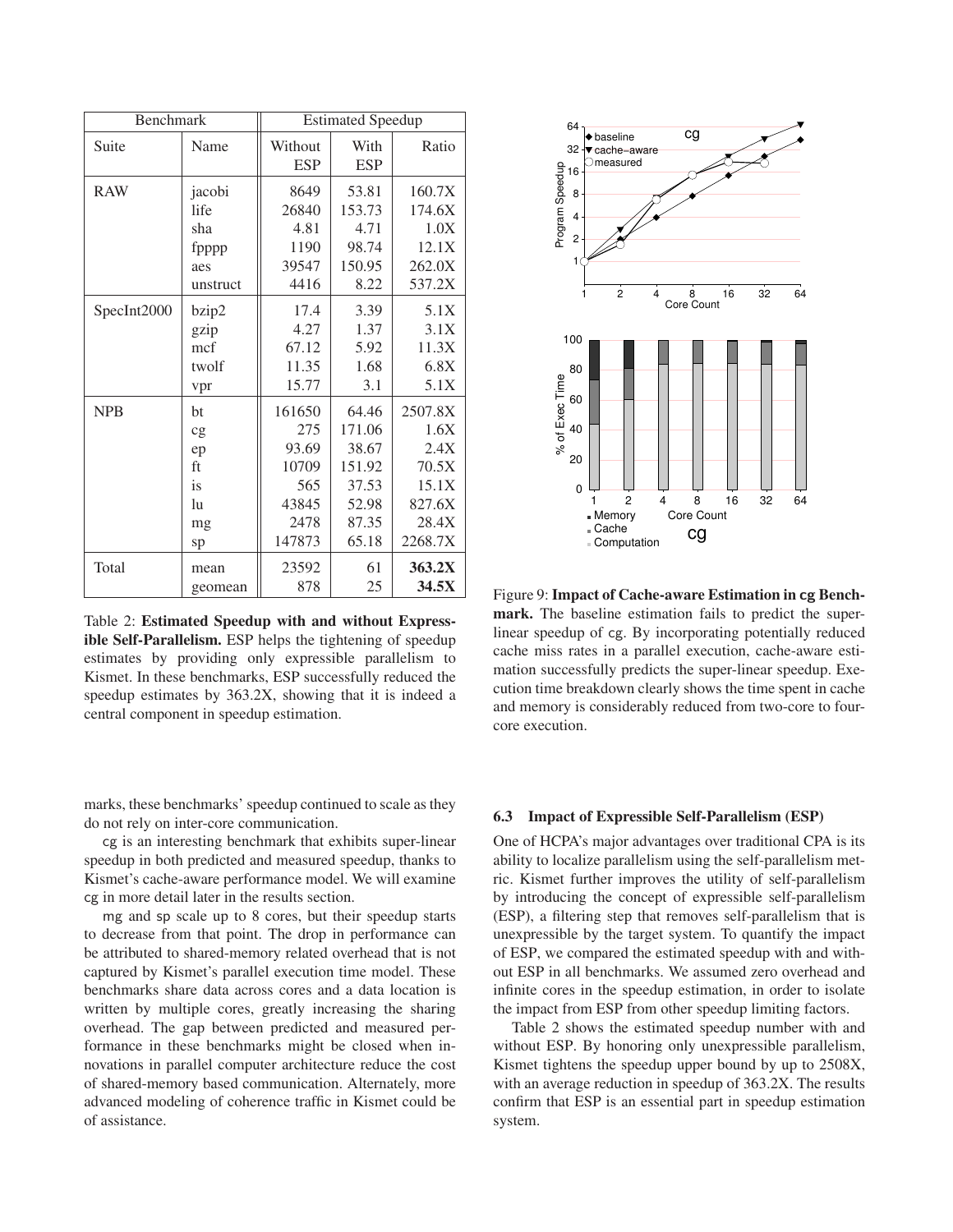#### **6.4 Impact of Cache-aware Speedup Estimation**

Cache-aware time estimation model incorporates potentially reduced cache service time caused by increased cache sizes when additional cores are used in execution. The top part of Figure 9 demonstrates the effectiveness of cache-aware estimation shown on the cg benchmark. Without cacheawareness Kismet predicts linear speedup, but measured speedup exhibits super-linear speedup. In cache-aware prediction, Kismet incorporates varying cache miss rates gathered from Cachegrind [41] for each core configuration, correctly predicting super-linear speedup of cg.

The lower part of Figure 9 shows the breakdown of execution time on different number of cores. As the core count switches from one to two and from two to four, the portion of cache and memory service time is significantly reduced. When the cache miss rate does not change, the portion for cache and memory should remain the same. Indeed, switching from 1 to 4 cores, L1 cache miss rate drops from 23.3% to 6.5%, and the last level cache miss rate drops from 6% to  $0.1\%$ .

#### **6.5 Effectiveness of the Summarization Technique**

To examine the effectiveness of Kismet's summarization technique, we ran NPB and SpecInt2000 benchmarks  $<sup>1</sup>$  with</sup> two different input sizes ('S' and 'A' for NPB, 'test' and 'ref' for SpecInt2000) and examined dynamic region counts as well as output file sizes. Figure 3 shows the results.

The results show that Kismet's summarization technique scales well with increasing input sizes and is effective at reducing the output file size. As expected, the dynamic region count significantly increases when we switch from small input to larger input – 463X on average. With the larger input sets, dynamic region profile data runs as large as several terabytes, clearly too large to be conveniently stored to disk. With SHCPA, there is virtually no difference in the output file size between small and large input sets. Moreover, the summarization technique results in very modest file sizes – only 85KB on average.

# **7. Related Work**

This section examines Kismet's related work according to four themes: parallelism profiling, performance prediction, parallel performance debugging, and optimizations for reducing memory and execution overheads of dynamic program analyses.

*Parallelism Profiling* Approaches for parallelism-related profiling have generally fallen into two categories: critical path analysis and dependence testing.

Critical path analysis (CPA) dates back several decades, with early important works including Kumar and Austin [7, 28]. CPA approaches seek to measure the number of concurrent operations at each time step along the critical path of

| Bench |      | <b>Dynamic Region Count</b> |              | Output File Size |     |             |
|-------|------|-----------------------------|--------------|------------------|-----|-------------|
|       |      | (Mega Regions)              |              | (Kilo Byte)      |     |             |
| Input | S    | L                           | Ratio        | S                | L   | Ratio       |
| bt    | 4    | 2665                        | $666\times$  | 102              | 102 | $1.0\times$ |
| cg    | 38   | 830                         | $22\times$   | 15               | 15  | $1.0\times$ |
| ep    | 50   | 805                         | $16\times$   | 4                | 4   | $1.0\times$ |
| ft    | 40   | 1526                        | $38\times$   | 50               | 50  | $1.0\times$ |
| is    | 0.7  | 104                         | $149\times$  | 3                | 3   | $1.0\times$ |
| lu    | 2    | 2208                        | $1104\times$ | 45               | 45  | $1.0\times$ |
| mg    | 2    | 969                         | $485\times$  | 79               | 79  | $1.0\times$ |
| sp    | 10   | 7452                        | $745\times$  | 166              | 167 | $1.0\times$ |
| bzip2 | 846  | 4086                        | $5\times$    | 62               | 63  | $1.0\times$ |
| gzip  | 141  | 4477                        | $32\times$   | 96               | 137 | $1.4\times$ |
| mcf   | 7.8  | 4758                        | $595\times$  | 19               | 20  | $1.1\times$ |
| twolf | 11.4 | 23023                       | $2093\times$ | 260              | 309 | $1.2\times$ |
| vpr   | 42.1 | 3020                        | $72\times$   | 104              | 107 | $1.0\times$ |
| mean  | 92   | 4302                        | $463\times$  | 77               | 85  | $1.1\times$ |

Table 3: **Impact of Summarization Technique on File Size in NPB.** Switching from the small (S) to large (L) inputs causes  $463 \times$  more dynamic regions to execute on average, but the output file size increases only  $1.1 \times$  on average, from 77KB to 85 KB. Thus, the summarization technique is very effective in keeping output file size manageable even with large inputs.

the program. In contrast to these approaches, Kismet's hierarchical critical path analysis is able to localize parallelism within nested program regions, and provide concrete guidance on which program regions to target. Recently, Kulkarni et al [27] used a critical path based analysis to bring insight into the parallelism inherent in the execution of irregular algorithms. In contrast to Kismet's focus on estimating speedup in concrete code regions via HCPA, Kulkarni's approach attempts to transcend the details of the implementation and to quantify the amount of latent parallelism in irregular programs that exhibit amorphous data parallelism. Other works have used CPA to perform limit studies for processors that target instruction-level parallelism (ILP) [29, 52].

Dependence testing is another parallelism profiling approach that strives to uncover the dependencies between different regions in the program. pp [30] is an early important work that proposed hierarchical dependence testing to estimate the parallelism in loop nests. Similar techniques are used in Alchemist [54] and Prospector [25]. Although dependence testing and Kismet's HCPA share similar goals, HCPA focuses on localizing and quantifying parallelism across many different, nested program regions rather than establishing independence of pre-existing regions. As a result, it can identify more nuanced forms of parallelism even if significant code transformation would be required to

<sup>1</sup> Raw benchmarks have only a single input set.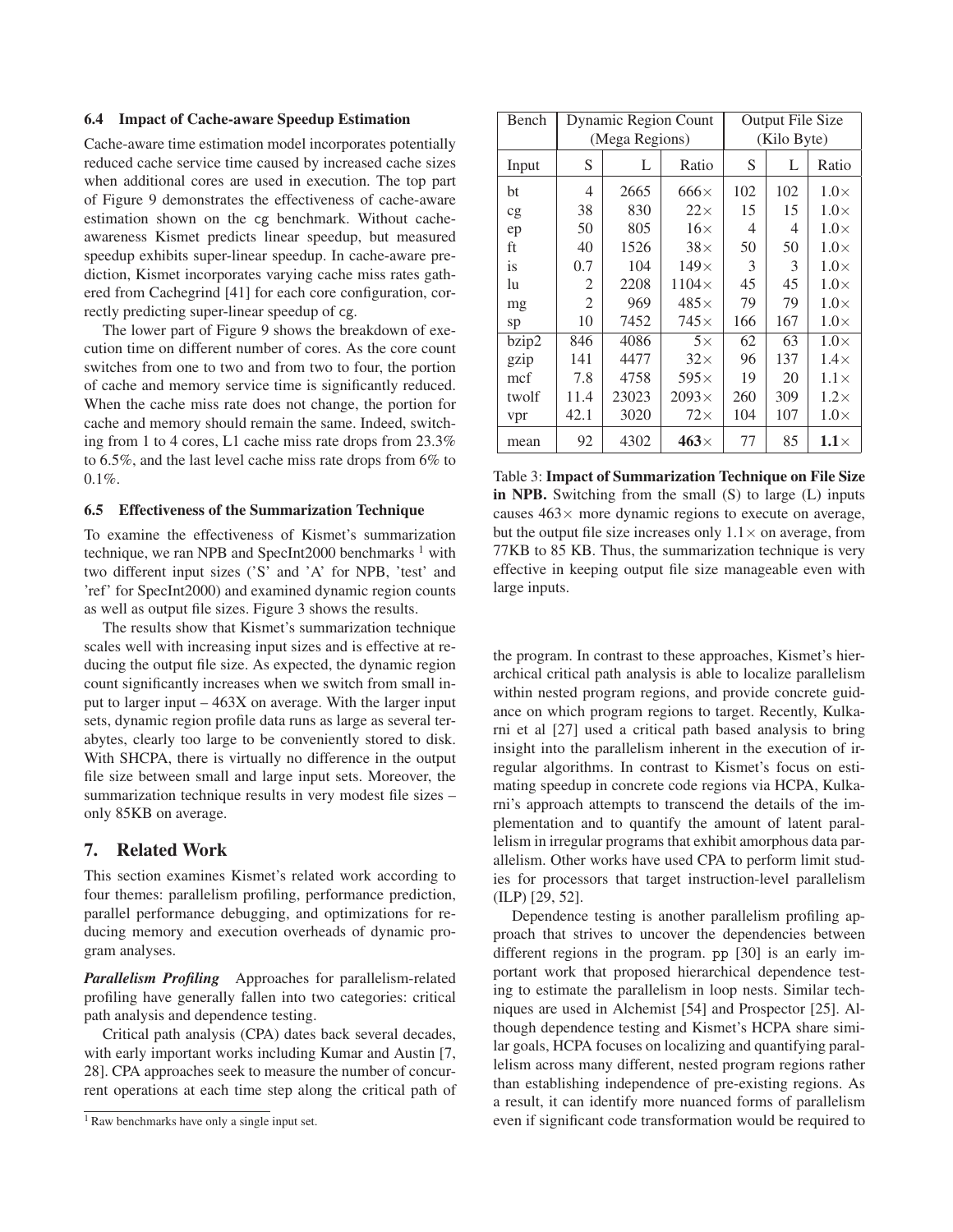exploit it. Dependence testing is generally more pessimistic and sensitive to existing program structure.

*Performance Prediction* CilkView [18] and Intel Parallel Advisor's Suitability Tool [1] are recent tools whose motivation is similar to Kismet. Like Kismet, they also predict parallel performance on a target with arbitrary number of cores. Unlike Kismet, however, CilkView and Parallel Advisor rely on the user's parallelized code—or annotations—to predict speedup. Kismet minimizes user's efforts in prediction by automatically detecting parallelism in the serial program.

Simulation has been used to predict the performance of processors and systems that are still in development. In this case, a parallel version of the program exists, but the machine itself is not available to run it. ManySim [56] is one such simulator that was designed to evaluate the performance potential and scalability of large-scale multicore processors. GEMS [37] is a full-system functional simulator for multiprocessors. It separates the simulation from the timing models, allowing them build a detailed memory system timing simulator rather than focus on basic functional simulation. However, simulators still require code that has been parallelized for these systems, unlike Kismet.

A number of works have looked at the limits of parallelism and their impact on performance. Theobald et al [51] examined the "smoothability" of a program's parallelism, i.e. the ability to which a program's parallelism could be equally spread throughout the program's entire execution to ensure high utilization on a constrained multiprocessor. Rauchwerger et al [45] also looked at the ability to map ideal parallelism to a constrained processor, introducing the concept of *slack* to describe the ability of parallelism to be pushed to later parts of the program. Kismet improves upon these works by using HCPA's ability to localize parallelism; Kismet can examine the effect of parallelizing specific regions of the program in order to gain a better estimate of the program's parallel performance.

There have been several efforts to predict serial performance [20, 23, 34, 42]. In theory, these predictions could be combined with Kismet's speedup predictions to predict the parallel execution time of a program.

Several works have looked at predicting the scalability of parallel programs based on their performance on a small number of processors [10, 53]. Barnes et al [10] looked at several techniques for extrapolating performance of MPI programs, including one that measured the global critical path. Zhai et al [53] avoid performance extrapolation to predict performance; instead, they use deterministic replay to measure sequential time of each process using only a single node. Again, these systems differ from Kismet in that they predict performance based on an existing parallel implementation.

Hill and Marty [19] recently proposed a simple performance analytical model, extending Amdahl's law. Their model assumes future processors include different types of cores and each program region can choose the more appropriate core based on its workload. Chung and Mai [12] further improved Hill and Marty's model with heterogeneous chip including ASIC, FPGA, and GPU. Although we kept Kismet's analytical model relatively simple, Kismet can easily incorporate these sophisticated models if needed.

*Parallel Performance Debugging Tools* Several systems have been developed in order to help debug the performance of pre-existing parallel programs [3, 13, 39]. SvPablo provided an integrated viewing and instrumentation environment that allowed performance debugging of MPI programs. Adve et al [3] performed similar analysis on data parallel FORTRAN. Paradyn [39] automatically searches for performance problems in long running programs by dynamically instrumenting the program. Martonosi et al [38] were able to examine the performance of the cache system with very little overhead by integrating performance monitoring into existing cache-coherence mechanisms. These systems could be used in concert with Kismet to help determine why actual performance does not match the predicted bound on program performance. SUIF Explorer [33] uses static and dynamic analyses to understand parallel-execution related properties, much like Kismet; however, Kismet does not require user interaction, and uses a simplify hardware specifications to give reasonable speedup predictions of post-parallelized code.

*Reducing Dynamic Program Analysis Overheads* Dynamic program analyses often have huge memory and storage requirements as they can produce data for each dynamic instruction in a program that easily could run billions or trillions of instructions. To alleviate the severe memory requirements of dynamic program analysis, compression techniques have been used in whole program analysis [55], dependence analysis [26], and HCPA [16]. Initially Kismet used a compression technique similar to [16], but we found that handling more irregular programs like SpecInt necessitated the creation of Kismet's summarization-based HCPA variant, SHCPA.

In addition to memory overhead, runtime overhead is also important for practical use. Specifically for program analysis that uses shadow memory, the implementation of shadow memory significantly impacts the overall runtime as each load and store instruction will access the shadow memory. Valgrind [41]'s shadow memory implementation is described in [40]. Umbra [58] and EMS64 [57] proposed efficient shadow memory implementation for 64-bit address space, exploiting the sparse usage of memory space in 64-bit systems and cached shadow memory. Although techniques introduced in these papers can be incorporated in Kismet, Kismet's shadow memory implementation differs from other tools as it needs to efficiently store and retrieve multiple timestamps for each memory address to track the critical path of multiple region levels.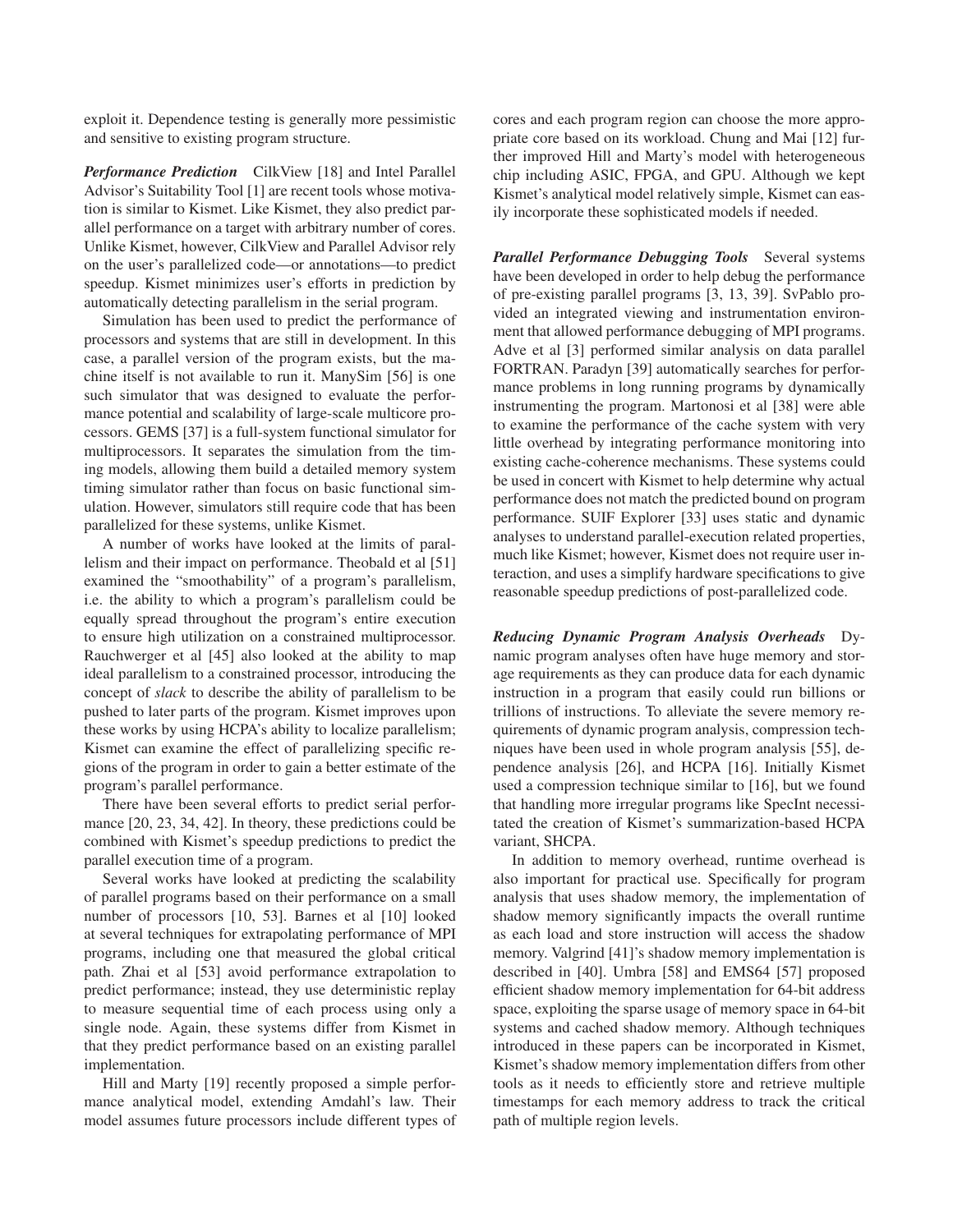*Prior HCPA-Based Work* Kismet extends the HCPA region hierarchy proposed in [22] and [16] to include *sequence regions*. Sequence regions allow HCPA-based planners to separate ILP from other classes of parallelism. This is important for modeling performance of both superscalar-based out-of-order systems, where the ILP is likely already exploited by the base core (and thus is paradoxically unexpressible as far as the parallel programming is concerned), and also Raw-like systems with ILP compilers, where ILP is the primary source of parallelism. Sequence regions enable the implement of Kismet's expressible self-parallelism (ESP) metric, which allows Kismet to filter regions that have parallelism unexpressible by the target platform, which greatly enhances accuracy. Kismet also adds a cache-aware execution time model and models the effects of loop unrolling; both of these enhancements enable prediction of super-linear speedup. Kismet introduces a new HCPA variant with region summarization, SHCPA, which is important for handling irregular applications for which trace compression is not effective.

# **8. Conclusion**

This paper presents Kismet, a tool that estimates the parallel speedup of serial programs. Kismet automatically localizes the parallelism available throughout nested program regions and combines this with user-specified constraints to provide approximate upper bounds for the parallel speedup attainable on a specified system. Our preliminary results on 19 benchmarks and two classes of machines (AMD Opteron and a tiled processor) demonstrate Kismet's effectiveness at providing accurate upper bounds across diverse programs and machine architectures.

# **Acknowledgment**

This research was funded by the US National Science Foundation under CAREER Award 0846152, Awards 0725357 and 1018850, and by a gift from Advanced Micro Devices.

# **References**

- [1] "Intel Parallel Advisor 2011." http://software.intel. com/en-us/articles/intel-parallel-advisor.
- [2] "NAS Parallel Benchmarks 2.3; OpenMP C." www.hpcc.jp/ Omni/.
- [3] V. Adve, J. Mellor-Crummey, M. Anderson, J.-C. Wang, D. A. Reed, and K. Kennedy. "An integrated compilation and performance analysis environment for data parallel programs." In *SC '95: Proceedings of the ACM/IEEE conference on Supercomputing*, 1995.
- [4] A. Agarwal, S. Amarasinghe, R. Barua, M. Frank, W. Lee, V. Sarkar, D. Srikrishna, and M. Taylor. "The RAW compiler project." In *Proceedings of the Second SUIF Compiler Workshop*, 1997.
- [5] G. Ammons, T. Ball, and J. R. Larus. "Exploiting hardware performance counters with flow and context sensitive profil-

ing." In *PLDI '97: Proceedings of the ACM SIGPLAN Conference on Programming Language Design and Implementation*, 1997.

- [6] T. E. Anderson, and E. D. Lazowska. "Quartz: A tool for tuning parallel program performance." In *SIGMETRICS*, vol. 18, 1990.
- [7] T. Austin, and G. S. Sohi. "Dynamic dependency analysis of ordinary programs." In *ISCA '92: Proceedings of the International Symposium on Computer Architecture*, 1992.
- [8] J. Babb, M. Frank, V. Lee, E. Waingold, R. Barua, M. Taylor, J. Kim, S. Devabhaktuni, and A. Agarwal. "The raw benchmark suite: computation structures for general purpose computing." In *FCCM '97: Proceedings of the IEEE Symposium on FPGA-Based Custom Computing Machines*, 1997.
- [9] Bailey et al. "The NAS parallel benchmarks." In *SC '91: Proceedings of the Conference on Supercomputing*, 1991.
- [10] B. J. Barnes, B. Rountree, D. K. Lowenthal, J. Reeves, B. de Supinski, and M. Schulz. "A regression-based approach to scalability prediction." In *ICS '08: Proceedings of the International Conference on Supercomputing*, 2008.
- [11] J. M. Bull, and D. O'Neill. "A microbenchmark suite for OpenMP 2.0." *SIGARCH Computer Architecture News*, Dec 2001.
- [12] E. S. Chung, P. A. Milder, J. C. Hoe, and K. Mai. "Single-chip" heterogeneous computing: Does the future include custom logic, fpgas, and gpgpus?" In *MICRO '10: Proceedings of the IEEE/ACM International Symposium on Microarchitecture*, 2010.
- [13] L. De Rose, and D. Reed. "Svpablo: A multi-language architecture-independent performance analysis system." In *ICPP '99:International Conference on Parallel Processing*, 1999.
- [14] E. Waingold et al. "Baring It All to Software: Raw Machines." *IEEE Computer*, Sept 1997.
- [15] S. Garcia, D. Jeon, C. Louie, S. Kota Venkata, and M. B. Taylor. "Bridging the parallelization gap: Automating parallelism discovery and planning." In *HotPar '10: Proceedings of the USENIX workshop on Hot Topics in Parallelism*, 2010.
- [16] S. Garcia, D. Jeon, C. Louie, and M. B. Taylor. "Kremlin: Rethinking and rebooting gprof for the multicore age." In *PLDI '11: Proceedings of the Conference on Programming Language Design and Implementation*, 2011.
- [17] N. Goulding, J. Sampson, G. Venkatesh, S. Garcia, J. Auricchio, J. Babb, M. Taylor, and S. Swanson. "GreenDroid: A Mobile Application Processor for a Future of Dark Silicon." In *Hotchips*, 2010.
- [18] Y. He, C. Leiserson, and W. Leiserson. "The Cilkview Scalability Analyzer." In *SPAA '10: Proceedings of the Symposium on Parallelism in Algorithms and Architectures*, 2010.
- [19] M. D. Hill, and M. R. Marty. "Amdahl's law in the multicore era." *IEEE Computer*, July 2008.
- [20] K. Hoste, A. Phansalkar, L. Eeckhout, A. Georges, L. K. John, and K. De Bosschere. "Performance prediction based on inherent program similarity." In *PACT '06: Parallel Architectures and Compilation Techniques*, 2006.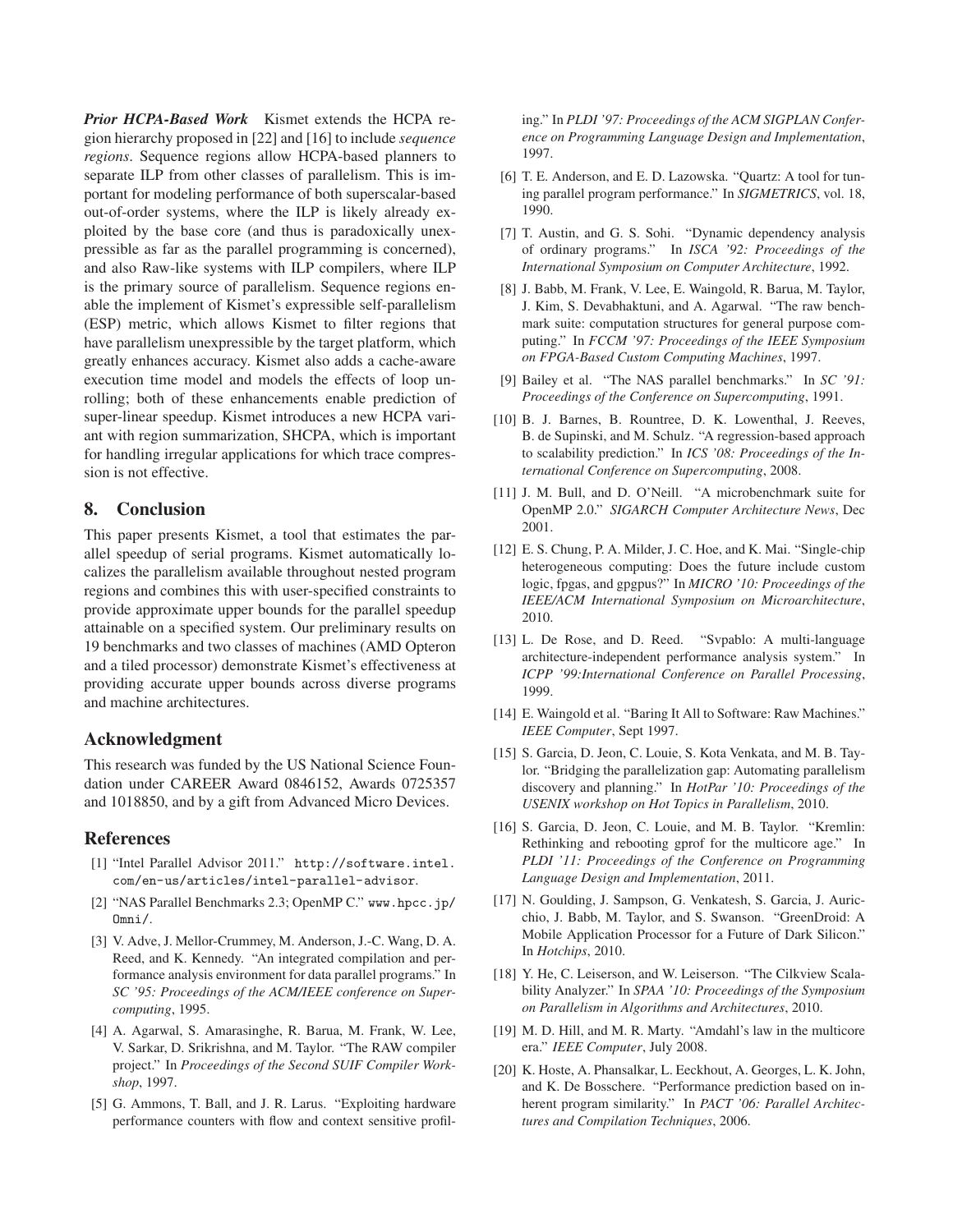- [21] D. Jeon, S. Garcia, C. Louie, S. Kota Venkata, and M. B. Taylor. "Kremlin: Like gprof, but for Parallelization." In *PPoPP '11: Principles and Practice of Parallel Programming*, 2011.
- [22] D. Jeon, S. Garcia, C. Louie, and M. B. Taylor. "Parkour: Parallel speedup estimates for serial programs." In *HotPar '11: Proceedings of the USENIX workshop on Hot Topics in Parallelism*, May 2011.
- [23] T. S. Karkhanis, and J. E. Smith. "A first-order superscalar processor model." In *ISCA '04: Proceedings of the International Symposium on Computer Architecture*.
- [24] H. Kim, A. Raman, F. Liu, J. W. Lee, and D. I. August. "Scalable speculative parallelization on commodity clusters." In *MICRO '10: Proceedings of the IEEE/ACM International Symposium on Microarchitecture*, 2010.
- [25] M. Kim, H. Kim, and C. Luk. "Prospector: A dynamic datadependence profiler to help parallel programming." In *HotPar '10: Proceedings of the USENIX workshop on Hot Topics in parallelism*, 2010.
- [26] M. Kim, H. Kim, and C.-K. Luk. "SD3: A scalable approach to dynamic data-dependence profiling." *MICRO '10: Proceedings of the International Symposium on Microarchitecture*, 2010.
- [27] M. Kulkarni, M. Burtscher, R. Inkulu, K. Pingali, and C. Cascaval. "How much parallelism is there in irregular applications?" In *PPoPP '09: Proceedings of the ACM SIG-PLAN Symposium on Principles and Practice of Parallel Programming*, 2009.
- [28] M. Kumar. "Measuring parallelism in computation-intensive scientific/engineering applications." *IEEE TOC*, Sep 1988.
- [29] M. S. Lam, and R. P. Wilson. "Limits of control flow on parallelism." In *ISCA*, 1992.
- [30] J. R. Larus. "Loop-level parallelism in numeric and symbolic programs." *IEEE Trans. Parallel Distrib. Syst.*, 1993.
- [31] C. Lattner, and V. Adve. "LLVM: A compilation framework for lifelong program analysis & transformation." In *CGO '04: Proceedings of the International Symposium on Code Generation and Optimization*, 2004.
- [32] W. Lee, R. Barua, M. Frank, D. Srikrishna, J. Babb, V. Sarkar, and S. Amarasinghe. "Space-time scheduling of instructionlevel parallelism on a Raw machine." In *ASPLOS '98: International Conference on Architectural Support for Programming Languages and Operating Systems*, Oct 1998.
- [33] S.-W. Liao, A. Diwan, R. P. Bosch, Jr., A. Ghuloum, and M. S. Lam. "SUIF Explorer: an interactive and interprocedural parallelizer." In *PPoPP '99: Proceedings of the ACM SIGPLAN symposium on Principles and Practice of Parallel Programming*.
- [34] G. Loh. "A time-stamping algorithm for efficient performance estimation of superscalar processors." In *SIGMETRICS*, 2001.
- [35] M. B. Taylor et al. "Evaluation of the raw microprocessor: An exposed-wire-delay architecture for ilp and streams." In *ISCA '04: Proceedings of the International Symposium on Computer Architecture*, Jun 2004.
- [36] M. B. Taylor et al. "The Raw Microprocessor: A Computation Fabric for Software Circuits and General-Purpose Programs." In *IEEE Micro*, Mar/Apr 2002.
- [37] M. Martin, D. Sorin, B. Beckmann, M. Marty, M. Xu, A. R. Alameldeen, K. Moore, M. Hill, and D. Wood. "Multifacet's general execution-driven multiprocessor simulator (GEMS) toolset." *SIGARCH Comput. Archit. News*, Nov 2005.
- [38] M. Martonosi, D. Felt, and M. Heinrich. "Integrating performance monitoring and communication in parallel computers." In *SIGMETRICS*, 1996.
- [39] B. P. Miller, M. D. Callaghan, J. M. Cargille, J. K. Hollingsworth, R. B. Irvin, K. L. Karavanic, K. Kunchithapadam, and T. Newhall. "The Paradyn Parallel Performance Measurement Tool." *IEEE Computer*, 1995.
- [40] N. Nethercote, and J. Seward. "How to shadow every byte of memory used by a program." In *VEE '07: Proceedings of the 3rd international conference on Virtual Execution Environments*, 2007.
- [41] N. Nethercote, and J. Seward. "Valgrind: A framework for heavyweight dynamic binary instrumentation." In *PLDI '07: Proceedings of the Conference on Programming Language Design and Implementation*, 2007.
- [42] D. Ofelt, and J. L. Hennessy. "Efficient performance prediction for modern microprocessors." In *SIGMETRICS*, 2000.
- [43] M. K. Prabhu, and K. Olukotun. "Exposing speculative thread parallelism in spec2000." In *PPoPP '05: Proceedings of the ACM SIGPLAN symposium on Principles and Practice of Parallel Programming*, 2005.
- [44] E. Raman, G. Ottoni, A. Raman, M. J. Bridges, and D. I. August. "Parallel-stage decoupled software pipelining." In *CGO '08: Proceedings of the International Symposium on Code Generation and Optimization*, 2008.
- [45] L. Rauchwerger, P. K. Dubey, and R. Nair. "Measuring limits of parallelism and characterizing its vulnerability to resource constraints." In *MICRO '93: Proceedings of the international symposium on Microarchitecture*, 1993.
- [46] S. Bell et al. "TILE64 Processor: A 64-Core SoC with Mesh Interconnect." In *ISSCC '08: IEEE Solid-State Circuits Conference*, 2008.
- [47] N. R. Tallent, and J. M. Mellor Crummey. "Effective performance measurement and analysis of multithreaded applications." In *PPoPP '09: Proceedings of the ACM SIGPLAN symposium on Principles and practice of parallel programming*, 2009.
- [48] M. B. Taylor. *Design Decisions in the Implementation of a Raw Architecture Workstation*. Master's thesis, Massachusetts Institute of Technology, Sept 1999.
- [49] M. B. Taylor. *Tiled Microprocessors*. Ph.D. thesis, Massachusetts Institute of Technology, 2007.
- [50] M. B. Taylor, W. Lee, S. P. Amarasinghe, and A. Agarwal. "Scalar operand networks." *IEEE Transactions on Parallel and Distributed Systems*, Feb 2005.
- [51] K. B. Theobald, G. R. Gao, and L. J. Hendren. "On the limits of program parallelism and its smoothability." In *MICRO '92:*